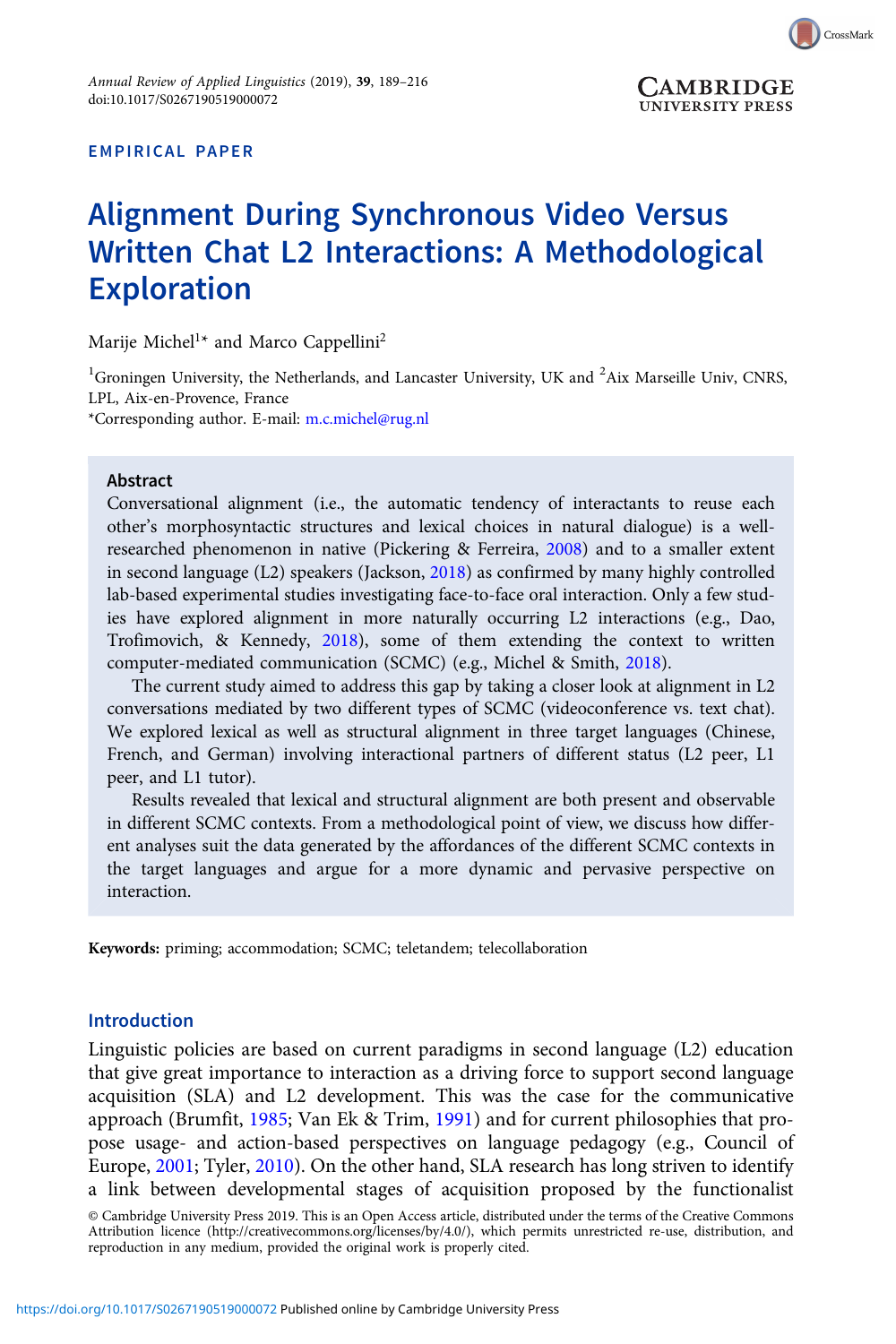approach (Matthey & Véronique, [2004](#page-25-0)) and the characteristics of interaction that foster development. Interactionist approaches to SLA, both in the anglophone (Mackey, Abbuhl, & Gass, [2012](#page-25-0)) and francophone (Matthey, [1997\)](#page-25-0) literature, identified conversational dynamics that form the basis of L2 development. Over the last 30 years, a body of research has provided ample evidence that specific interactional features have a positive impact on L2 development (Mackey & Goo, [2007\)](#page-25-0). Much of this work focused on punctual phenomena such as negotiation of meaning and form during language-related episodes (Pica, [1994;](#page-26-0) Swain, [2000](#page-26-0)), noticing and uptake of interactional feedback (cf. Mackey & Ziegler, [2017](#page-25-0), for review on computer-mediated communication), the presence of uptake in the learners' turns (Lyster & Saito, [2010](#page-25-0)), and incidental learning (Leow & Zamora, [2017](#page-25-0)).

Yet, in his recent synthesis on interactional feedback, Nassaji ([2016](#page-25-0)) named several unresolved issues that deserve our attention in order to increase our understanding of how interaction and L2 development are related. Among the aspects that have received less attention, Nassaji mentioned the dynamics of interlocutors in interaction. The present article intends to explore this aspect from the theoretical perspective of alignment (Pickering & Garrod, [2004](#page-26-0)). Our aim is to develop methodological tools to study alignment in computer-mediated communication (CMC) (Lamy & Hampel, [2007](#page-25-0)) in ecological environments (video-based telecollaboration and text chat with a peer and a tutor). We first review studies on synchronous CMC (SCMC) and on alignment in L2 research to situate the present study. Then, we present the methodological framework of our study exploring lexical as well as structural alignment. The results for alignment in our data will be discussed in light of the theoretical and methodological implications of our work.

# Synchronous CMC for Language Learning

Within the field of computer-assisted language learning (CALL), during the mid-1990s the acronym CMC appeared to cover the new possibilities of distant communication that the internet allowed (Warschauer, [1997](#page-26-0)). Lamy and Hampel [\(2007\)](#page-25-0) observed how the arrival of CMC not only boosted a change in CALL toward more communicative and less behavioristic approaches to language learning and teaching, but also resulted in a new subfield of CALL, which they named CMC for language learning. The appearance of technologies such as text chat and videoconference has established the acronym SCMC, which refers to the specific dynamics and affordances of such synchronous forms of communication (Ziegler, [2016](#page-26-0)). For instance, Sotillo ([2000\)](#page-26-0) reported that SCMC is perceived as more similar to face-to-face interaction and is characterized by shorter turns resulting in lower linguistic complexity.

Two decades of research into CMC can be clustered into different possible configurations of use. Dooly and O'Dowd [\(2012\)](#page-24-0) considered the most prominent configurations to be the following: First, CMC can be employed to enhance opportunities for language use among learners of the same class; second, productive configuration denotes "online intercultural exchange" or "telecollaboration," which implies the use of CMC between learners in different geographical locations, usually two classes in two different nations; and third, a configuration established within Web 2.0 contexts is a possibility for learners to engage in communication on different platforms with internet users all over the world and without being restricted to a partner class (Guth & Helm, [2010\)](#page-24-0).

One major strand of research in CMC relates to task design and its impact on language learning (e.g., González-Lloret & Ortega, [2014\)](#page-24-0). The application of task-based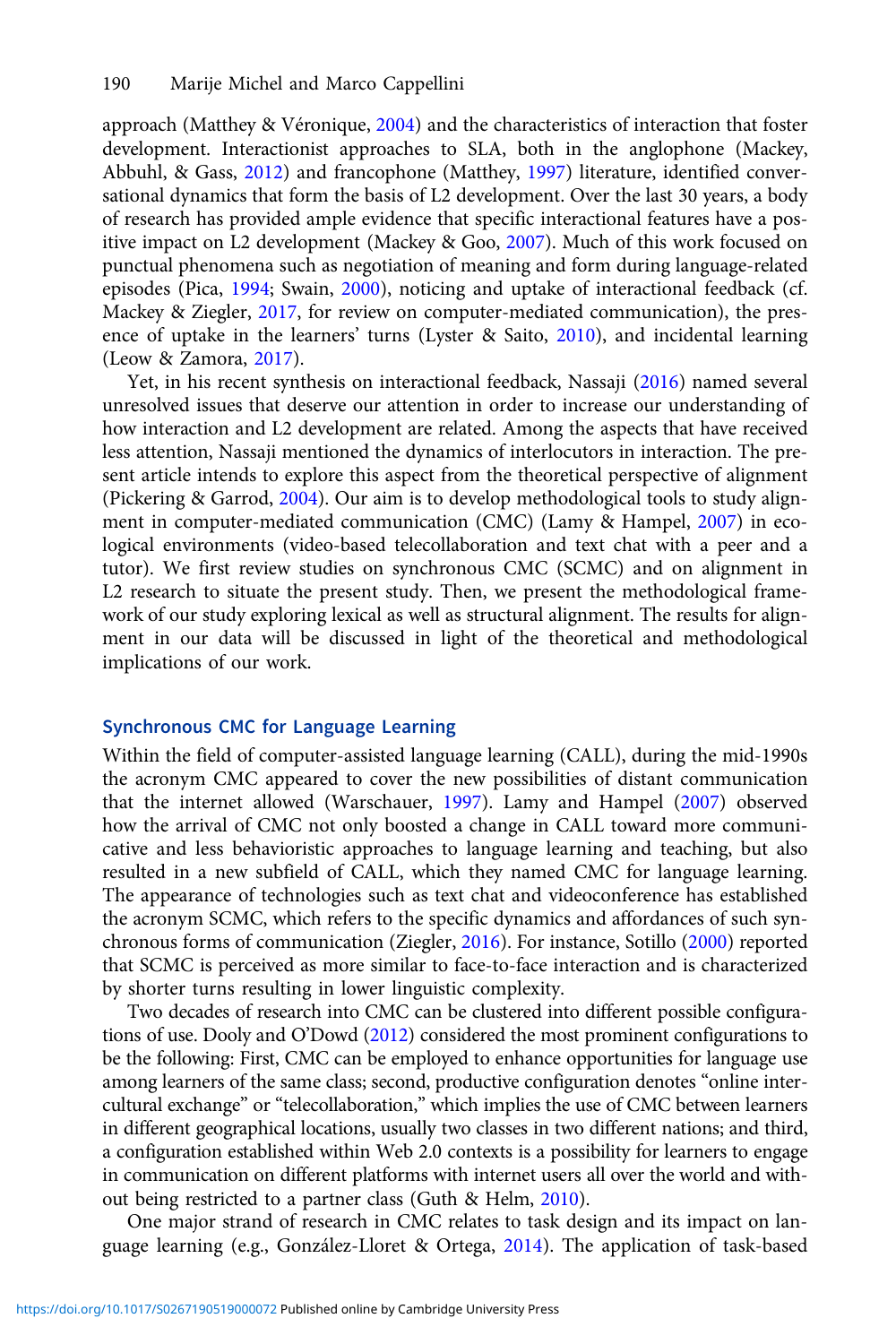language teaching to online environments made practitioners and researchers rethink their perspectives (Hampel, [2006](#page-24-0)), many of which pertain to interaction. For example, Ziegler's [\(2016](#page-26-0)) recent review highlights that the conversational dynamics of written SCMC present differences compared to those of face-to-face contexts, for instance, in terms of patterns of turn adjacency (cf. Loewen & Erlam, [2006;](#page-25-0) Renner, [2017](#page-26-0)) and sali-ence (Ziegler, [2018\)](#page-26-0). Ziegler argued that technology should be thought of as one of the features of task design with an impact on task complexity.

Within the technological and pedagogical developments of CMC research, two strands are visible, which are inherited from the wider field of research into L2 acquisition and development: cognitive approaches and sociocultural approaches. Firth and Wagner [\(1997](#page-24-0)) were among the first to identify the distinction between these two approaches when they started the epistemological debate, summarized by Zuengler and Miller [\(2006](#page-26-0)) and revisited by Hulstijn, Young, and Ortega ([2014](#page-24-0)). One of the strengths of the cognitive approach is that it aims to isolate distinct variables that may affect SLA and, through powerful quantification, allows comparisons across a wide range of contexts and overall views of the data sets explored (e.g., Mackey et al., [2012](#page-25-0)). Yet, this framework often restricts studies to focus on punctual phenomena in interaction, such as negotiations resulting in comprehensible input and modified output as well as noticing (Mackey & Ziegler, [2017\)](#page-25-0). In contrast, sociocultural approaches (e.g., Lantolf & Thorne, [2006](#page-25-0)) usually take a more holistic stance to the phenomena observed, which typically results in in-depth case studies linking different dimensions (linguistic, sociocultural, intercultural, multimodal, etc.). Even if sociocultural studies provide conceptual tools through which they conceive data analysis and language instruction (e.g., Thorne, [2003](#page-26-0)), they lack power for generalization. More recently, Hulstijn et al. ([2014\)](#page-24-0) argued that comprehensive research should try to transcend this debate and to link the social and the cognitive dimensions of language learning. We see ourselves in this line of research as, rather than trying to overcome the epistemological differences of these perspectives, our aim is to fruitfully draw on both of them.

In this article, we propose the theoretical framework of alignment (Pickering & Garrod, [2004](#page-26-0)) as a way to study the linguistic actualization of the social dimension of language use in SCMC for language learning. As we argue, this framework allows comparisons of different contexts based on quantification and a global study of interactional dynamics, not only in relation to the more punctual dynamics identified above but also in the more pervasive use of lexical chunks and syntactic structures.

# Alignment

The theoretical framework of conversational alignment was first elaborated by the seminal article of Pickering and Garrod [\(2004\)](#page-26-0) in relation to L1–L1 (first language to first language) interaction. Accordingly, the understanding between interlocutors in conversation is reached when their models of the situation (Zwaan & Radvansky, [1998](#page-26-0)) are as similar as possible. In other words, interlocutors' mental models are aligned when they share concepts of, for example, time, space, and reference of a given situation (Pickering & Garrod, [2004\)](#page-26-0). Alignment of situational models in the conversation is achieved mainly through the alignment of representations at linguistic levels (e.g., semantic, lexical, and syntactic), which is achieved through the mechanism of structural priming (Pickering & Ferreira, [2008\)](#page-26-0). More recent accounts add dimensions of the multimodality of communication, such as posture, gestures, and laughter (Lücking, Bergmann,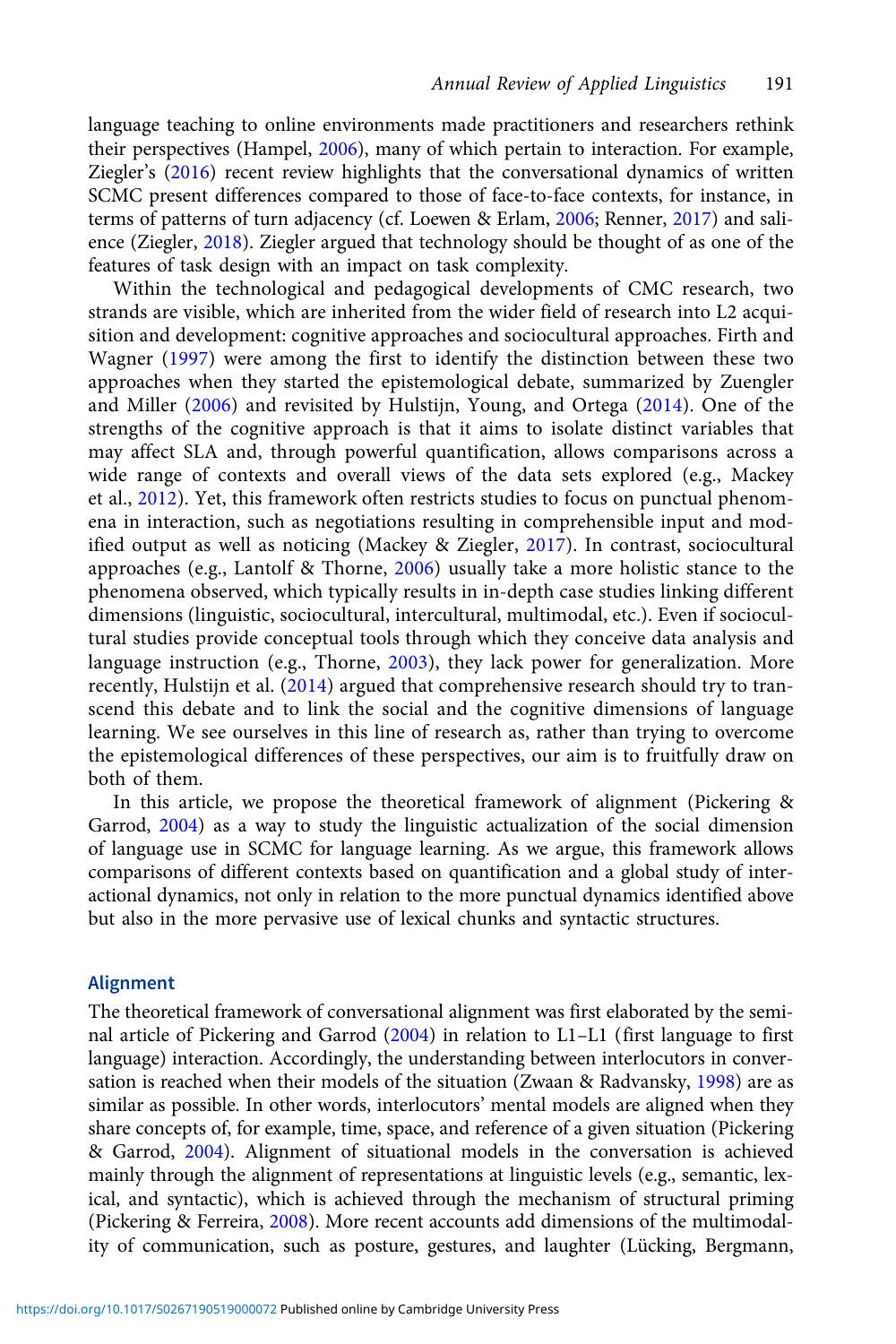Kopp, & Rieser, [2010;](#page-25-0) Pickering & Garrod, [2009](#page-26-0)) or at higher levels such as conversational alignment in storytelling (Bertrand & Espesser, [2017](#page-24-0)).

In their critical review on priming, Pickering and Ferreira ([2008\)](#page-26-0) distinguished between alignment, priming, and entrainment. The term alignment refers to the overall mental phenomenon of aligning the mental representations between interlocutors. Priming refers to the activation of a mental representation on a given linguistic level. For instance, if interlocutor A utters Je suis dans un cybercafé ("I am in an internet café"), she activates the structure  $be + place$ . The actual behavior of repeating a given lexical chunk or a morphosyntactic structure is referred to as entrainment, which for some authors also includes a longitudinal dimension of repetition. In this article, fol-lowing Michel and Smith ([2018\)](#page-25-0), we use the term *alignment* to cover both the mental alignment as well as the linguistic behavior of entrainment that might be elicited by priming. In the end, we use alignment to refer to a repetition of a form used in earlier discourse (cf. Bock & Griffin, [2000\)](#page-24-0). In the following, we will also review earlier work that calls the phenomenon priming.

Several characteristics of alignment have been studied over the past 15 years. Importantly, the framework of alignment rejects the dichotomy between comprehension and production: "in dialogue, production and comprehension become tightly coupled in a way that leads to the automatic alignment of linguistic representations at many levels" (Pickering & Garrod, [2004,](#page-26-0) p. 2). Furthermore, alignment is considered to be an automatic, resource-free process underlying natural L1 interaction. In addition, alignment at the linguistic level "filters through" the other levels and facilitates alignment at the mental and situational levels (Pickering & Garrod, [2004](#page-26-0), 2009). Also, the competency or status assigned to the interlocutor has an influence on alignment (Foltz, Gaspers, Thiele, Stenneken, & Cimiano, [2015\)](#page-24-0). For instance, the beliefs about the interlocutor's competence or the perception of an accent considered different from one's own result in a lesser extent of lexical and syntactic alignment. Finally, research has provided mixed evidence regarding the question of whether alignment is affected by speaker identity, that is, alignment to the self versus to the interlocutor. For example, Gries ([2005](#page-24-0)) concluded that self-priming, where prime and target are produced by the same speaker, is slightly higher than other-priming, where prime and target are uttered by different speakers. Yet, later work could not find a difference between selfand other-priming (e.g., Zawawi, [2017](#page-26-0)).

# Alignment in L2

Costa, Pickering, and Sorace [\(2008\)](#page-24-0) argued that the application of the framework of alignment to L2 interaction needs some of the aforementioned characteristics to be revised. First and foremost, alignment in an L2 is not necessarily an automatic phenomenon. Costa et al. ([2008](#page-24-0)) proposed several theoretical reasons to explain such a difference, which were partially confirmed by empirical studies. First, a limited proficiency level or competence in the target language by the L2 speaker might hinder alignment because unknown syntactic or lexical features as well as speech rate used by the L1 speaker might induce a high processing load, preventing automatic alignment in an L2. Second, alignment is not automatic when non-target-like forms are used in discourse. For instance, if the L2 speaker uses an incorrect form, the L1 speaker will have to consciously make the decision of whether to align or not (Costa et al., [2008](#page-24-0), p. 540) or possibly produce a recast. Recasts are particularly interesting phenomena when considered through the lens of alignment, since they provide instances of partial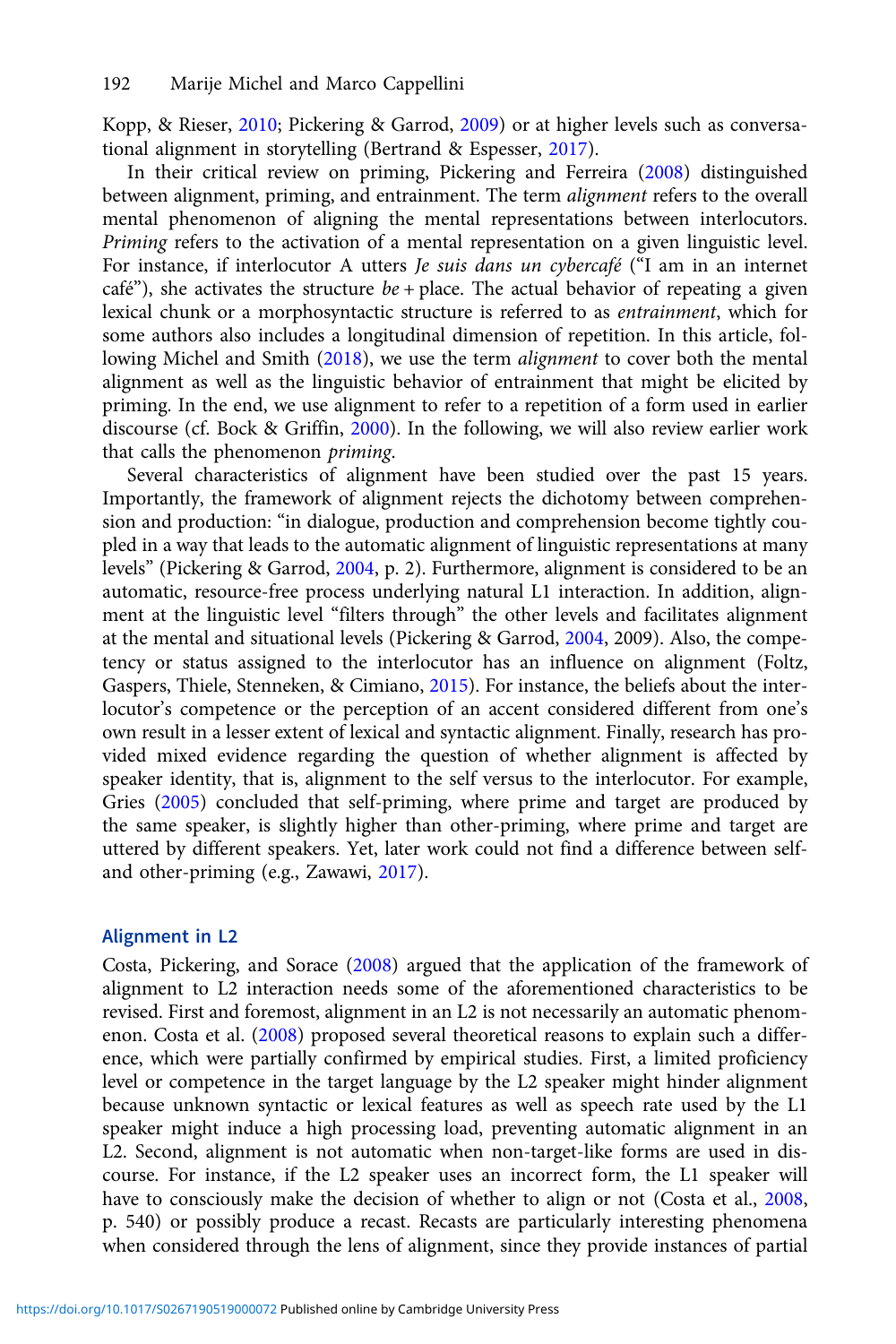alignment by the L1 speaker to an L2 prime, which are strategic, that is, nonautomatic. Modified output can also have links with alignment, for instance, when an L2 speaker solicits help to build a syntactic structure for his or her sentence and then repeats the provided formulation after the L1 speaker proposed it. In this case, what has been defined as uptake (e.g., Nassaji, [2016\)](#page-25-0) may be interpreted as a form of strategic alignment by an L2 speaker to an L1 speaker's prime.

The characteristics of alignment inspired a strand of research in face-to-face contexts for the possible use of alignment in instructed SLA (ISLA). A decade of studies on L2-priming indeed demonstrates that alignment can be employed as a pedagogical tool to elicit avoided or infrequent structures or guide learners to more target-like versions of a structure they are acquiring (e.g., McDonough & Mackey, [2006](#page-25-0); McDonough, [2006](#page-25-0); Kim & McDonough, [2016;](#page-25-0) Trofimovich & McDonough, [2011\)](#page-26-0). To date, many of these studies employed a scripted interactant who provided consistent primes of a certain structure (e.g., passive, question formation) to trigger its use by a language learning interlocutor. In a recent review on syntactic priming, Jackson ([2018\)](#page-24-0) noted that the amplitude of priming—even though it is an omnipresent phenomenon—might vary substantially from one context to another and when different target structures are involved (e.g., Jackson & Ruf, [2017](#page-24-0), found long-term priming effects for temporal but not for locative phrases in L2 German). In general, Jackson called for more empirical studies, in particular, those that extend the research to naturalistic conversation and investigate languages other than English.

Recently, Dao, Trofimovich, and Kennedy [\(2018\)](#page-24-0) explored alignment in fairly natural conversation, that is, task-based face-to-face interaction, between students with various linguistic backgrounds that were enrolled at a Canadian English medium instruction university. Again, they found that different target structures varied in the extent to which they were prone to alignment, which in turn seemed to be related to the specificities of a given task. For example, a picture description task overall elicited more alignment and also generated large amounts of that + complement constructions ("it shows that the man is in the house," p. 305). In contrast, a map task triggered frequent use of  $g_0$  + prepositional phrases ("the road goes to the flag," p. 305), but participants did generally use less alignment in this task setting. For both tasks, participants aligned more to constructions they had used themselves before (alignment to self) than to constructions uttered by their interlocutor (alignment to other).

## Alignment in L2 SCMC

Alignment in synchronous CMC is a relatively new area of inquiry that only a few investigations have addressed. In a series of studies, Michel and colleagues looked at alignment during text chat. On a structural level, Michel and Stiefenhöfer ([2019](#page-25-0)) studied how proficient German learners aligned to primed subjunctives in Spanish L2 and found that despite an increased creation of primed contexts and gains in accuracy of use in the experimental group, there were no significant differences in posttest scores between the primed versus control groups. Like Dao et al. ([2018\)](#page-24-0), they found prevalent task differences; for example, alignment was stronger in an interview task than in a pro-contra discussion.

As for lexical alignment, Michel and Smith ([2018](#page-25-0)) studied written chat interactions between three pairs of participants using English for academic purposes during seven task-based chat sessions of 45 minutes each. Participants' chat logs were scrutinized for overlapping multiword units of 3 to 10 words, and eye-tracking methodology examined the number and duration of their eye-gaze fixations on these lexically aligned units.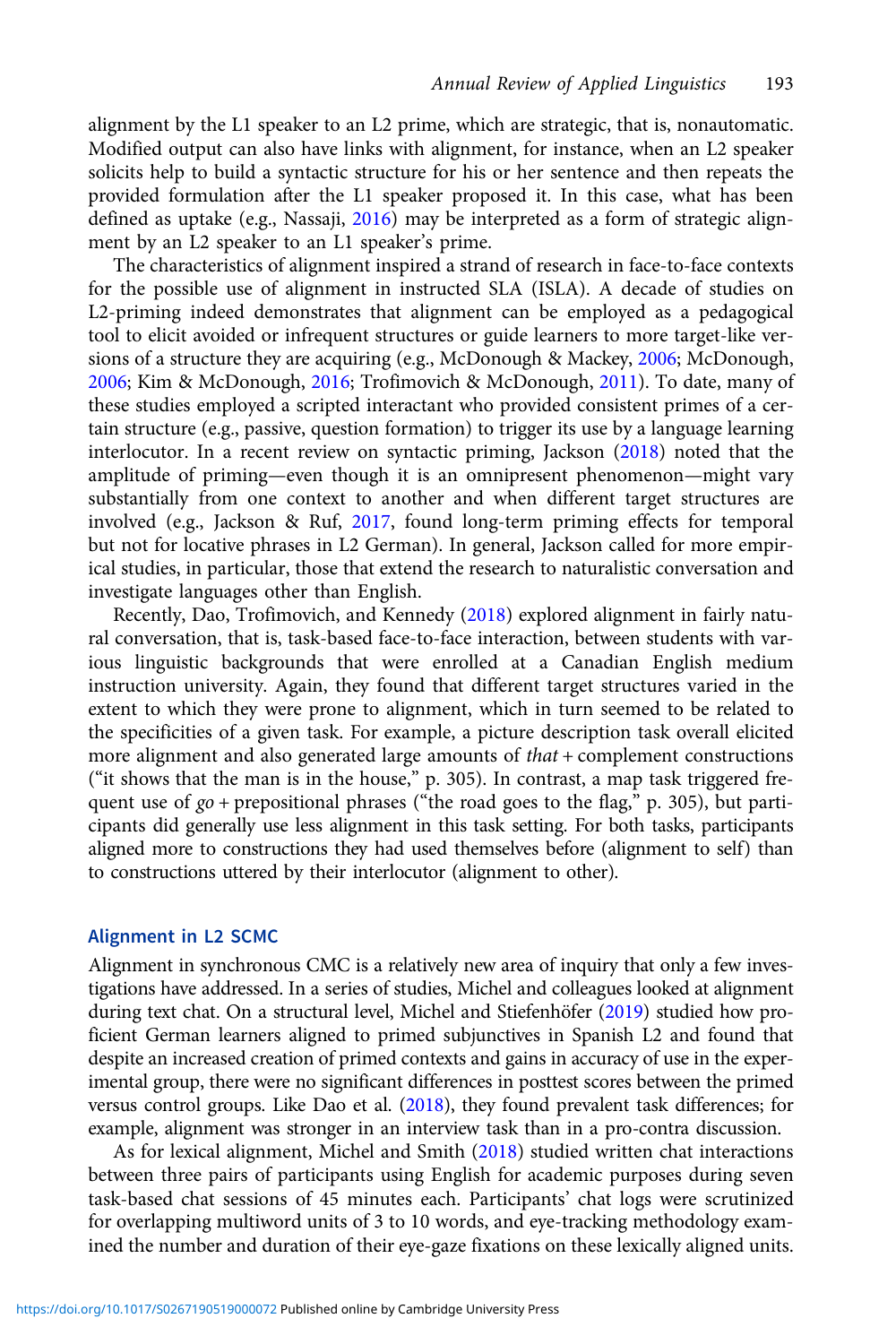Results revealed that a higher number of fixations on a lexical chunk could serve as an indication for subsequent reuse, but that roughly two thirds of the aligned units were produced without inflated attention as measured by eye-tracking methodology. The authors, therefore, concluded that most alignment in their data set was based on automatic and nonstrategic behavior. In a similar context, Michel and O'Rourke [\(2019](#page-25-0)) studied lexical alignment during written SCMC by L2 learners of German alternating interaction with a peer and with a native speaker tutor. Again, only a subset of the lexically overlapping multiword units received overt attention as measured by eye-gaze data. Posttask cued interviews revealed that participants had different strategic reasons why they choose to align—or not align—to their partner. Responses suggested that both the proficiency of their partner (peer vs. tutor), as well as their own proficiency in the target language, impacted the extent to which they used their interlocutor as a model.

Finally, Kim [\(in press\)](#page-25-0) compared alignment in face-to-face versus text chat conversations. While both contexts elicited alignment of stranded prepositions, the SCMC context facilitated the structure reuse to a greater degree. Kim suggested that more conscious noticing of the target structure was afforded by the specific characteristics of text chat (e.g., permanence and salience of the output; cf. Lai & Zhao, [2006](#page-25-0); Ziegler, [2016\)](#page-26-0).

To conclude, while earlier work has provided preliminary insights into L2 alignment in written SCMC, we still have limited understanding of the exact nature of this phenomenon. In particular, it remains underexplored how the unique affordances of different SCMC contexts might influence the ways in which L2 learners align to their partners. Furthermore, there is a need to broaden the field by researching different target languages, which have not often been the subject of alignment research before. The current study aims to address these gaps by exploring the frequency and nature of alignment in different SCMC contexts.

# Method and Design

The goal of the present study is to illustrate in what ways alignment is mediated by the affordances of the different settings. To this aim, we used the same methodological approach to measure lexical and structural alignment in data sets coming from two different environments (video-based vs. written L2 chat). We applied methods developed in earlier work into lexical (Michel & Smith, [2018](#page-25-0)) and structural (Dao et al., [2018](#page-24-0)) alignment to two existing data sets: free video-based conversations in French and Chinese between student teletandem pairs and task-based written chat interactions in German between language learning students and between a student and a German L1 tutor (Michel & O'Rourke, [2019\)](#page-25-0). One of the aims of this study was to explore how methodological choices affect findings on alignment in these varied contexts. Our research was guided by the following overarching question:

What is the frequency and nature of lexical and structural alignment in online interactive encounters involving a language learner?

Given the different contexts and modalities our data come from, we explore the following subquestions:

- 1. How does the CMC environment (videoconference and text chat) affect lexical and structural alignment?
- 2. How does the interactional partner (language learning peer, L1 teletandem peer, and L1 tutor) affect lexical and structural alignment?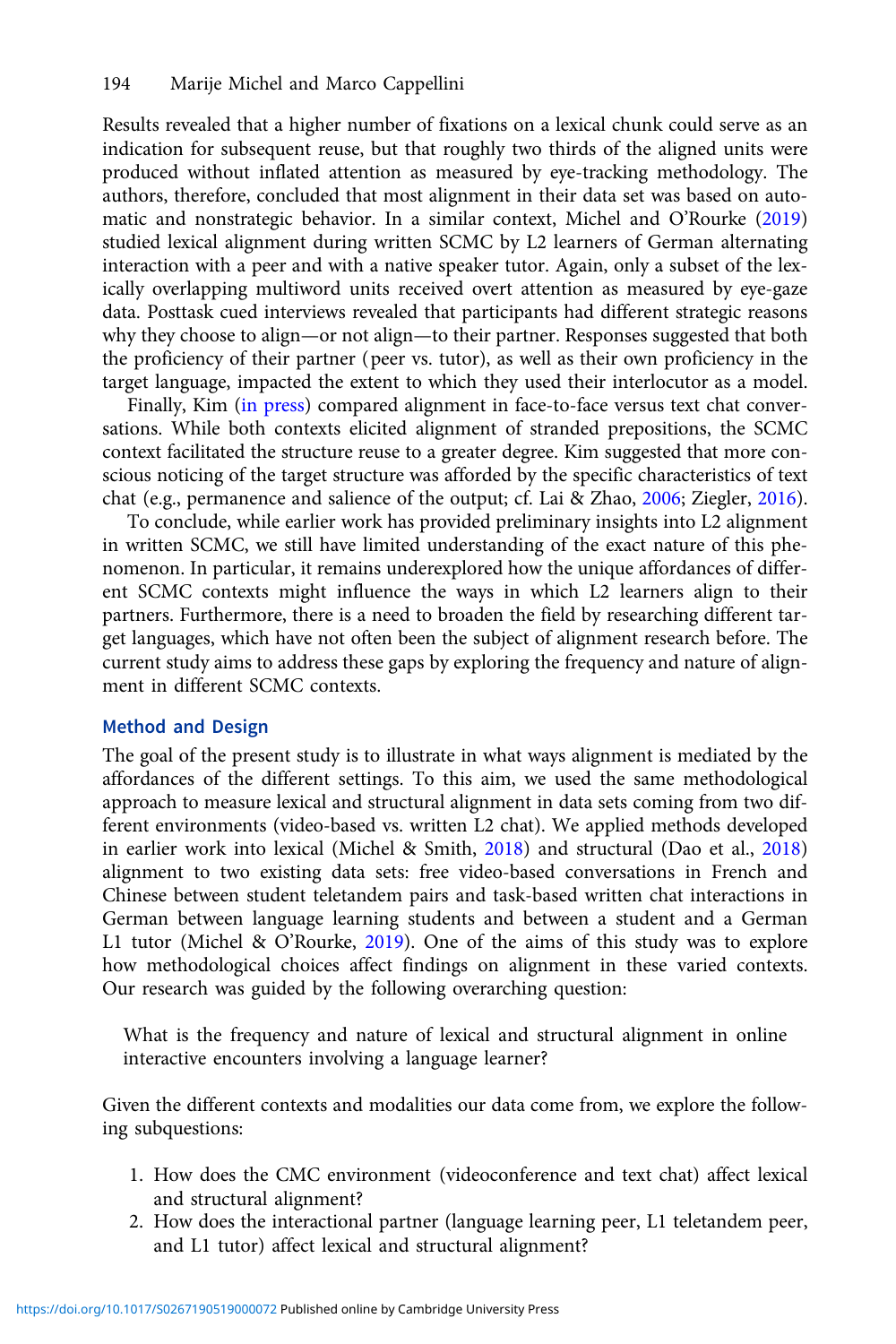3. What structures are aligned in the different target languages (Chinese, French, and German), and how does their alignment compare across those languages?

## Data Sets and Participants

Our data consist of 10 hours of online interactions of university students that are L2 users of a foreign language.

The video-based data stem from the Teletandem Dalian-Lille project (Cappellini, [2016](#page-24-0)), where four French–Chinese pairs were engaged in free teletandem conversations. Two students from partner universities in France and China interacted through video chat to help each other learn their respective L1s. All eight students were female, aged 20 to 24, and had studied their target language for 3 to 4 years. Their proficiency level was B1 in Chinese for the French students and B2 in French for the Chinese students. At the time of the exchanges, all of the French students had already traveled and studied in China for long periods (one or two semesters), while none of the Chinese students had ever been to a French-speaking country. Approximately half of the time they were conversing in French, the other half in Chinese, with each of the participants taking turns in functioning as an L1 expert and L2 learner depending on the target language of a given part of the conversation. The 4 hours of video-based chat conversations provided a corpus of 26,643 words  $(M = 6,660, SD = 955)$  and 2,459 turns  $(M = 614, SD = 55)$ .

The written chat data stem from eight students (half female, half male, aged 21 or 22) who were learning German at a northern university in the United Kingdom. They had all been in a German-speaking country on study abroad and had reached C1 level of the Common European Framework of Reference for Languages (CEFR) according to their recent university grades. For the present study, each of them participated in two task-based 30-minute text chat interactions (using the written modality of Skype), one with a language learning peer, one with a German-speaking tutor they were not familiar with. Task instructions asked students to discuss with each other five measures that would help to get into contact with German native speakers during study abroad (peer chat) or to advise the tutor on what five photographs (from a set of 10 given pictures) would be best to use on the study program's website (for details, see Michel & O'Rourke, [2019\)](#page-25-0). The 6 hours of written chat conversations provided a corpus of 10,310 words  $(M = 2,578, SD = 526)$  and 1,096 turns  $(M = 274, SD = 19)$ .

## Identifying Lexical Overlap and Frequent Structures

First, oral interactions of the videoconferences were transcribed verbatim while written chat data were corrected for typos and spelling mistakes. Then, all chat conversations were coded following the same procedure for lexical as well as structural priming.

For lexical alignment we followed Michel and Smith [\(2018\)](#page-25-0) to identify N-grams of three or more words that occurred at least twice in a given conversation and showed exact lexical overlap and order of linguistic material. For example, Das ist eine sehr gute Idee would not map onto Ja, ich finde auch, dass es eine gute Idee ist, given that the exact overlap consists of only two items (gute Idee) even though lexical items are very similar throughout the two utterances. We used a free online tool that could handle Chinese, French, and German text to ensure that we would employ the same method for all conversations (<https://voyant-tools.org>; see [Figure 1](#page-8-0)).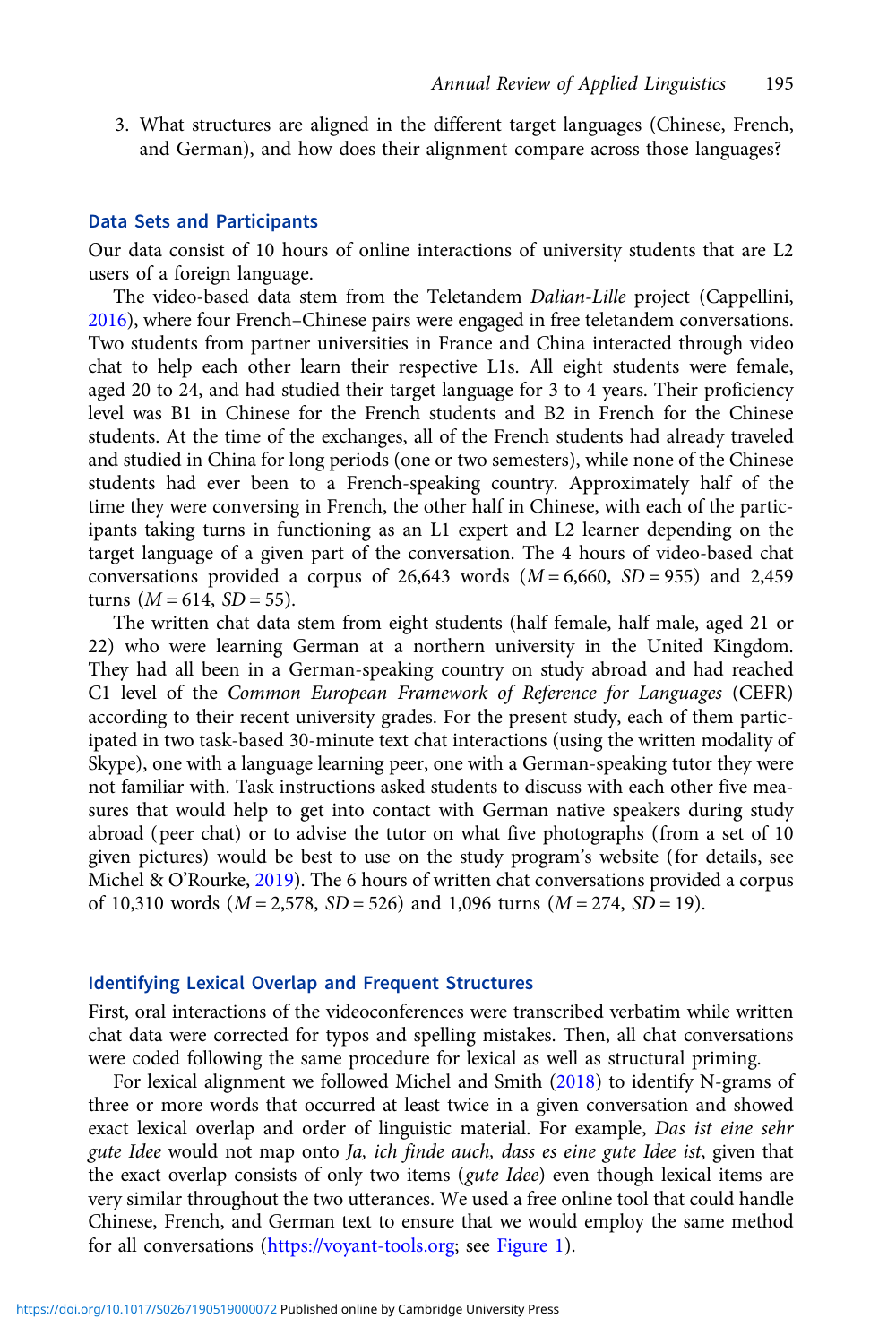Once overlapping N-grams (called "phrases" in the tool) were identified, they were manually searched in the original conversations and coded for alignment.

For structural alignment we followed Dao et al. ([2018](#page-24-0)), who looked at alignment in oral task-based conversations. We first identified frequent structures, where a structure was defined according to Goldberg's ([2006](#page-24-0)) form-function-pairing "with a structural frame that is not predictable from its components" (Dao et al., [2018](#page-24-0), p. 300). Using a top-down procedure, we searched for structures analyzed in Dao et al. [\(2018\)](#page-24-0) in our data and complemented this list with structures that emerged bottom-up. Following Dao et al. ([2018](#page-24-0)), only structures occurring five times or more within a given conversation were considered for further coding and analysis. The appendix provides an overview of the structures in the different language data sets.

# Coding of Alignment

Using the same procedure, both lexical and structural alignment was then manually coded for. Working chronologically through the conversations (see Dao et al., [2018](#page-24-0), for a rationale), each occurrence of an overlapping lexical or structural item was coded either as a prime or a target. A first occurrence would automatically be a prime. In accordance with the priming and alignment literature, a subsequent occurrence was coded as a target if and only if it occurred within six turns (in video-based data) or eight turns (in written data) from the prime (c.f. Bock & Griffin [2000](#page-24-0); Pickering & Garrod, [2004](#page-26-0)). Again, we followed Dao et al. [\(2018](#page-24-0)) with respect to the six-turn threshold for spoken interactions. The rationale for the six-turn threshold builds on the idea that activation of a prime would decay over turns after a certain time. Given that for text chat a possible prime would remain visible on the screen, we deemed a threshold based on decay over time and turns not applicable. Instead, we counted how many turns of the chatlog would typically remain visible on the screen without scrolling. Accordingly, we adopted these eight turns as the threshold for text chat data.

If multiple instances were present within this six or eight turns from a prime, we coded them as multiple targets aligning to the same prime. If a lexical or structural item occurred beyond the threshold, it would be coded as a new prime. Any item would only be coded once; that is, if it was a target, it would not function as a prime for a following item, and vice versa.

Subsequently, all prime-target sequences were coded for alignment distinguishing alignment to self (interactant repeats themself) from alignment to interlocutor (interactant repeats partner). Any prime without a target within the threshold was coded as nonalignment.

[Table 1](#page-9-0) provides examples in French and German on how the data were coded. For French, the first turn shows two instances of the structure être + complément de lieu, the first one serving as prime for the aligned targets by the same speaker in the same turn and in Turns 3 and 4. In Turn 7, Speaker B created a target that was aligned to the same initial prime by Interlocutor A in Turn 1.

The German example shows how the written chat was coded for lexical alignment. Even though dass Du mir heute is repeated (Turns 4 and 89), it was coded as nonalignment given the large distance between the two instances. In Turn 42, there were two primes (ich denke dass and Goethe und Schiller) that were reused within eight turns: the former in Turn 49 by the same writer, hence self-alignment, and the latter as alignment to interlocutor in Turn 47 by their partner. Importantly, the phrase Denkst Du,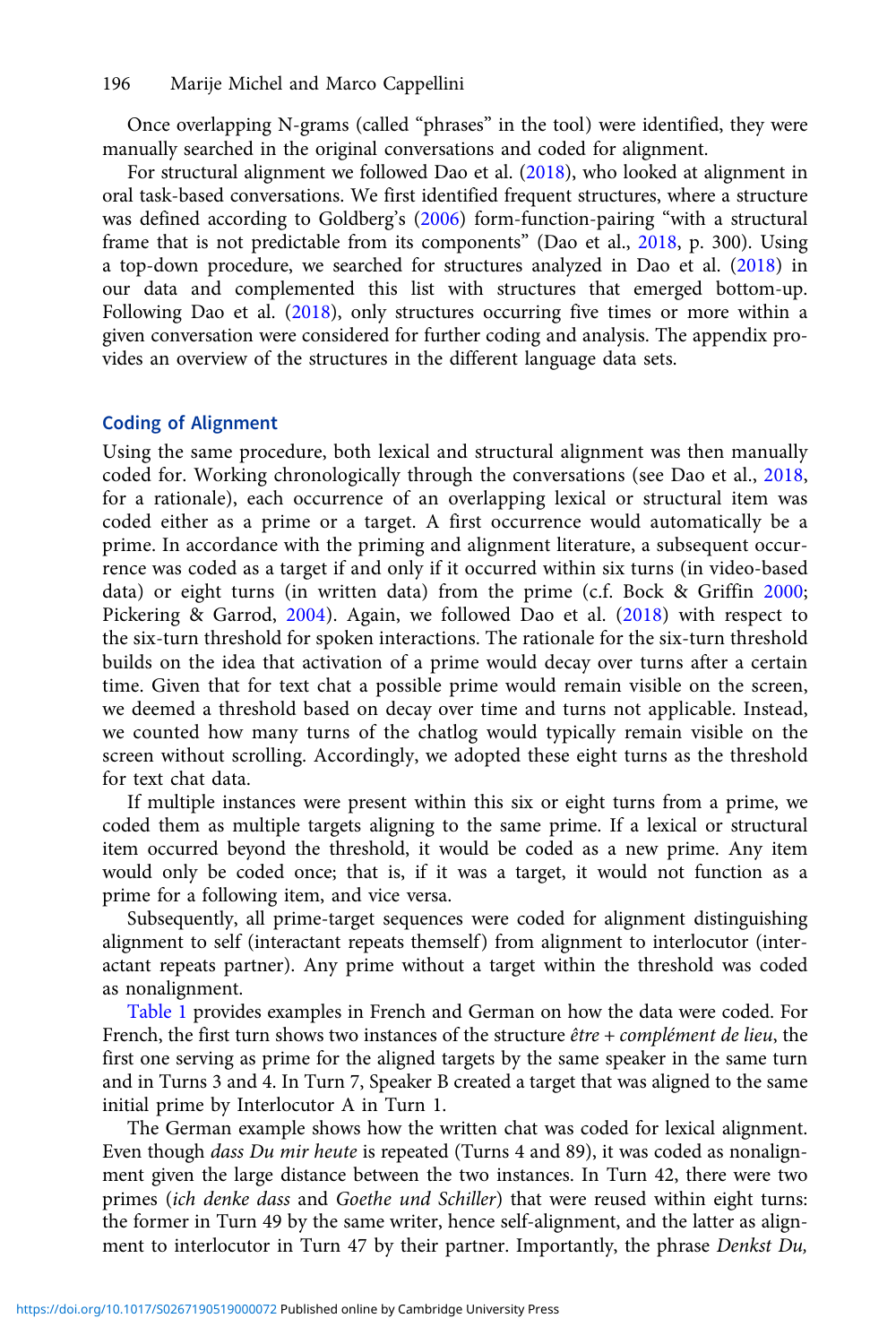<span id="page-8-0"></span>

| <b>EE Summary</b>        | <b>III</b> Documents               | <b>III</b> Phrases |  |
|--------------------------|------------------------------------|--------------------|--|
| Term                     |                                    |                    |  |
| 他既会弹钢琴又会                 |                                    |                    |  |
| a pas trop ça en france  |                                    |                    |  |
| 待的意思就是仗着                 |                                    |                    |  |
|                          | candidats entrent dans la salle    |                    |  |
| est ce que tu peux       |                                    |                    |  |
|                          | les avantages et les inconvénients |                    |  |
| 墙老旅哨老                    |                                    |                    |  |
| 对对对调就是                   |                                    |                    |  |
| 杜拉拉升职记                   |                                    |                    |  |
| attends je vais regarder |                                    |                    |  |
| ce que c'est un          |                                    |                    |  |

Figure 1. Screen shot of N-grams identified by the software in Chinese, French, and German. The term column refers to overlapping text; count to the frequency of an N-gram in the conversation; and length to the number of words in an N-gram.

Count Length

 $\boldsymbol{2}$  $\mathbf 6$ 

 $\mathbf{2}$ 6

 $\overline{2}$  $\overline{5}$ 

 $\mathbf{2}$  $\mathsf{s}$ 

 $\overline{2}$  $5$ 

 $\overline{2}$ 

 $\overline{2}$  $\sqrt{5}$ 

 $\overline{\mathbf{3}}$  $5\overline{5}$ 

 $\overline{2}$  $\overline{\bf 4}$ 

 $\overline{2}$  $\pmb{4}$ 

 $\overline{7}$  $\overline{2}$ 

 $\overline{5}$ 

**III** Documents **IIII** Phrases

**III** Summary Term

auch auf der

die erasmus studenten sich

alle erasmus studenten

die fähigkeiten geben

diesem punkt helfen

klassen mit anderen

in dieser klassen

sichern dass sie

ja klar aber

wenn die erasmus studenten

anderen erasmus studenten

Count Length

 $\overline{4}$ 

 $\overline{4}$ 

 $\overline{\mathbf{3}}$ 

 $\mathbf{3}$ 

 $\mathbf 3$ 

 $\overline{\mathbf{3}}$ 

 $\overline{\mathbf{3}}$ 

 $\overline{\mathbf{3}}$ 

 $\overline{2}$ 

 $\overline{2}$ 

 $\mathbf{2}$  $\mathbf 3$ 

 $\overline{\mathbf{3}}$ 

 $\mathbf 2$ 

 $\overline{\mathbf{2}}$ 

 $\overline{2}$ 

 $\overline{2}$ 

 $\overline{2}$ 

 $\overline{2}$  $\mathbf 3$ 

 $\overline{2}$  $\overline{\mathbf{3}}$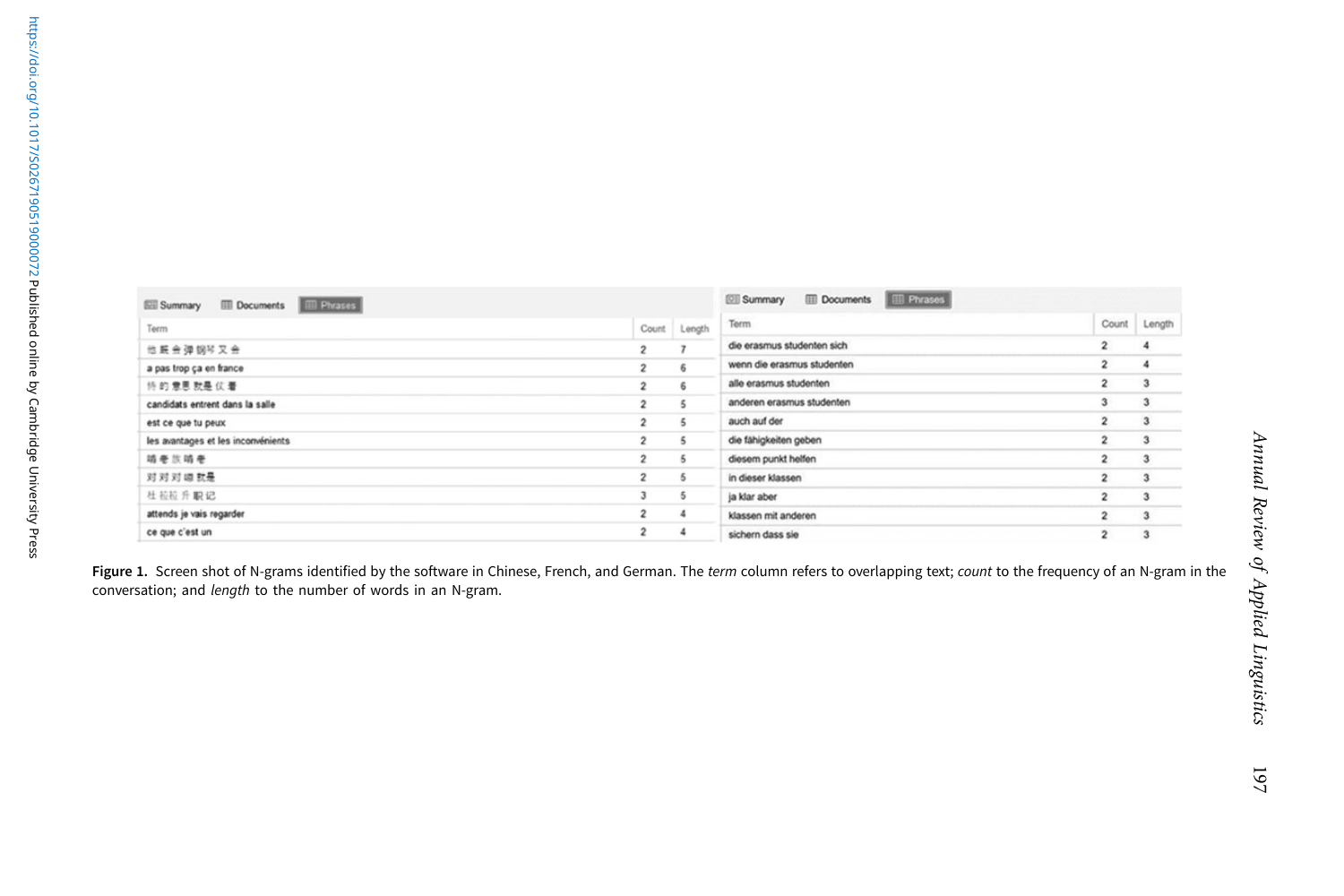<span id="page-9-0"></span>

|                | FRENCH VIDEO TELETANDEM-Example structural alignment |         |                                                                                                                                                                                                                                                                                                                                       |  |  |  |  |  |  |  |
|----------------|------------------------------------------------------|---------|---------------------------------------------------------------------------------------------------------------------------------------------------------------------------------------------------------------------------------------------------------------------------------------------------------------------------------------|--|--|--|--|--|--|--|
| Turn           | Speaker<br>Utterance                                 |         |                                                                                                                                                                                                                                                                                                                                       |  |  |  |  |  |  |  |
| 1              | A                                                    |         | tu es dans un café [PRIME] euh dans un comment ça s'appelle?<br>tu es pas chez toi [structural self-alignment 1 to PRIME] là c'est une salle avec tous les ordinateurs non? tu comprends?<br>[you in a café ehm in a what is the name? You are not at home there it's a room with all the computers, isn't it? Do you<br>understand?] |  |  |  |  |  |  |  |
| $\overline{2}$ | B                                                    |         | pardon?<br>[sorry?]                                                                                                                                                                                                                                                                                                                   |  |  |  |  |  |  |  |
| 3              | A                                                    |         | c'est euh tu n'es pas chez toi là? [structural self-alignment 2 to PRIME]<br>[it's ehm you are not at home there?]                                                                                                                                                                                                                    |  |  |  |  |  |  |  |
| $\overline{4}$ | A                                                    |         | j'ai dit tu n'es pas chez toi [structural self-alignment 3 to PRIME]<br>[I said you are not at home]                                                                                                                                                                                                                                  |  |  |  |  |  |  |  |
| 5              | B                                                    |         | ah oui c'est mieux maintenant<br>[ok yes it is better now]                                                                                                                                                                                                                                                                            |  |  |  |  |  |  |  |
| 6              | A                                                    |         | c'est mieux? ok<br>[is it better? ok]                                                                                                                                                                                                                                                                                                 |  |  |  |  |  |  |  |
| $\overline{7}$ | B                                                    |         | maintenant euh oui je suis dans un euh dans un cybercafé [structural alignment to interlocutor PRIME]<br>[now ehm yes I am in a ehm in an Internet café]                                                                                                                                                                              |  |  |  |  |  |  |  |
|                | GERMAN TEXT CHAT-Example lexical alignment           |         |                                                                                                                                                                                                                                                                                                                                       |  |  |  |  |  |  |  |
| Turn           | Time stamp                                           | Partner | Typed text transmitted                                                                                                                                                                                                                                                                                                                |  |  |  |  |  |  |  |
| 4              | 16:10:18                                             | C       | Ich finde es toll, dass Du mir heute [PRIME 1] helfen willst.<br>[I find it amazing that you want to help me today]                                                                                                                                                                                                                   |  |  |  |  |  |  |  |
| $\cdots$       | [15 mins elapsing with many intervening turns]       |         |                                                                                                                                                                                                                                                                                                                                       |  |  |  |  |  |  |  |
| 42             | 16:25:14                                             | D       | Ich denke, dass [PRIME 2] Du recht hast. Goethe und Schiller [PRIME 3].<br>[I think that you are right. Goethe and Schiller]                                                                                                                                                                                                          |  |  |  |  |  |  |  |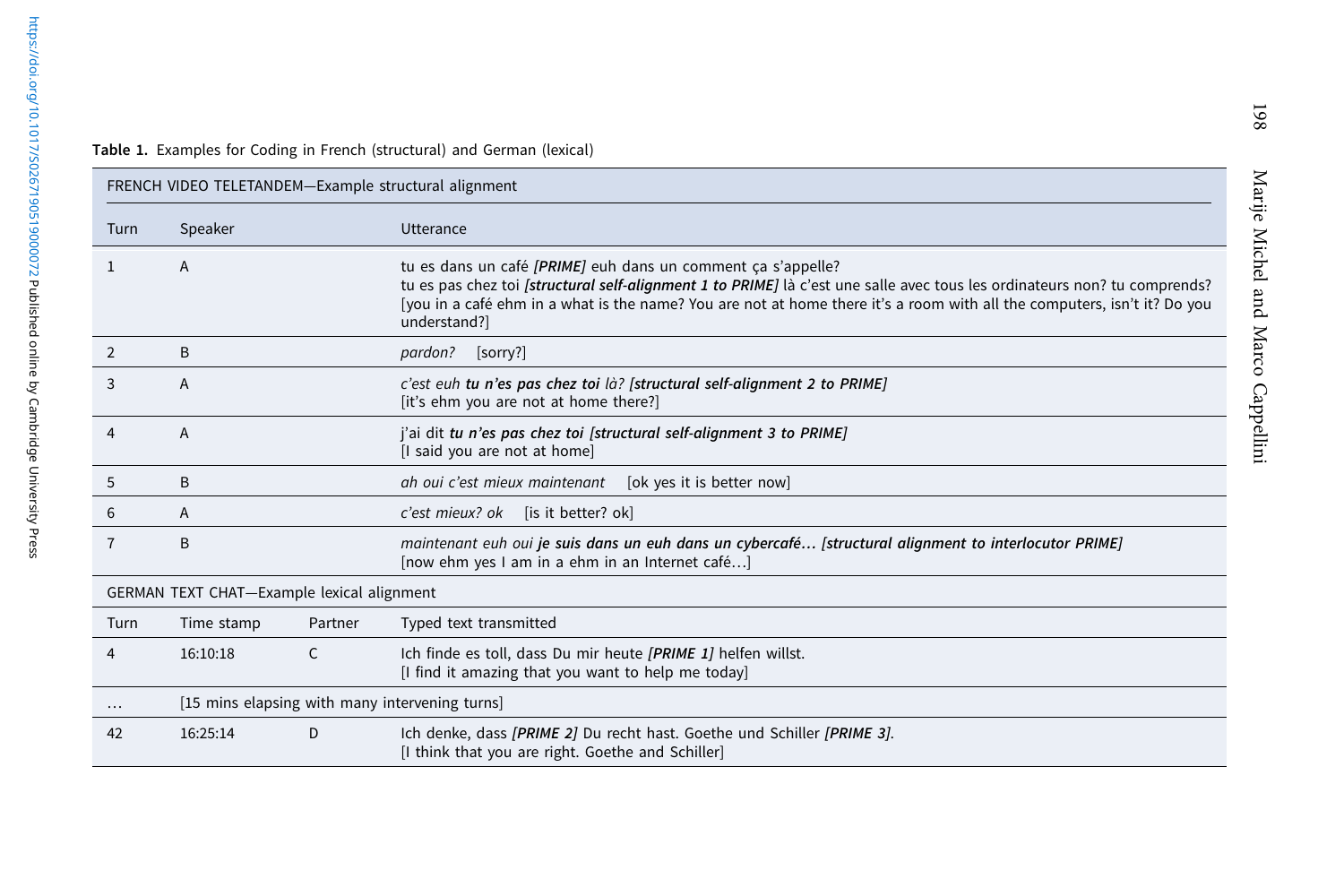| 43       | 16:25:18                                       | C | Obwohl Deutschland ein großer literarische und wissenschaftliche Geschichte hat, ist es für die typische Tourist vielleicht<br>nicht so wichtig<br>[Although Germany has a large literary and scientific history, it is probably not that important for the typical tourist]                                       |
|----------|------------------------------------------------|---|--------------------------------------------------------------------------------------------------------------------------------------------------------------------------------------------------------------------------------------------------------------------------------------------------------------------|
| 44       | 16:25:23                                       | D | Dichter und Denker.<br>[Poets and thinkers]                                                                                                                                                                                                                                                                        |
| 45       | 16:25:29                                       | C | ah, das war es<br>[ah, that was it]                                                                                                                                                                                                                                                                                |
| 46       | 16:26:13                                       | D | Denkst Du, dass es besser ist, die Currywurst zu nehmen? <i>[no exact overlap with PRIME 2]</i><br>[Do you think that it is better to take the curry sausage?]                                                                                                                                                     |
| 47       | 16:26:52                                       | C | als Goethe und Schiller <i>[lexical alignment to interlocutor PRIME 3]?</i> Leider affirmativ, haha. Ich glaube Deutschland ist<br>ziemlich bekannt für seine Essen<br>[than Goethe and Schiller? Unfortunately, affirmative, haha. I believe Germany is rather known for its food]                                |
| 48       | 16:27:14                                       | C | obwohl persönlich liebe ich Döner gerner<br>[although, personally I prefer doner kebap]                                                                                                                                                                                                                            |
| 49       | 16:27:57                                       | D | ja-da gibt es ja auch ziemlich viel: von Knödel zu Currywurst bis hin zum Döner, ich denke, dass [lexical self-alignment<br>to PRIME 2] das viele Leute kennen werden.<br>[yes-there is also quite a lot: from Knödel to curry saussage, and then to doner kebap, I think that quite a few people<br>will know it] |
| $\cdots$ | [10 mins elapsing with many intervening turns] |   |                                                                                                                                                                                                                                                                                                                    |
| 89       | 16:41:58                                       | C | Danke, dass Du mir heute geholfen hast. <i>[no alignment to PRIME 1—beyond threshold]</i><br>[Thanks that you have been helping me today.]                                                                                                                                                                         |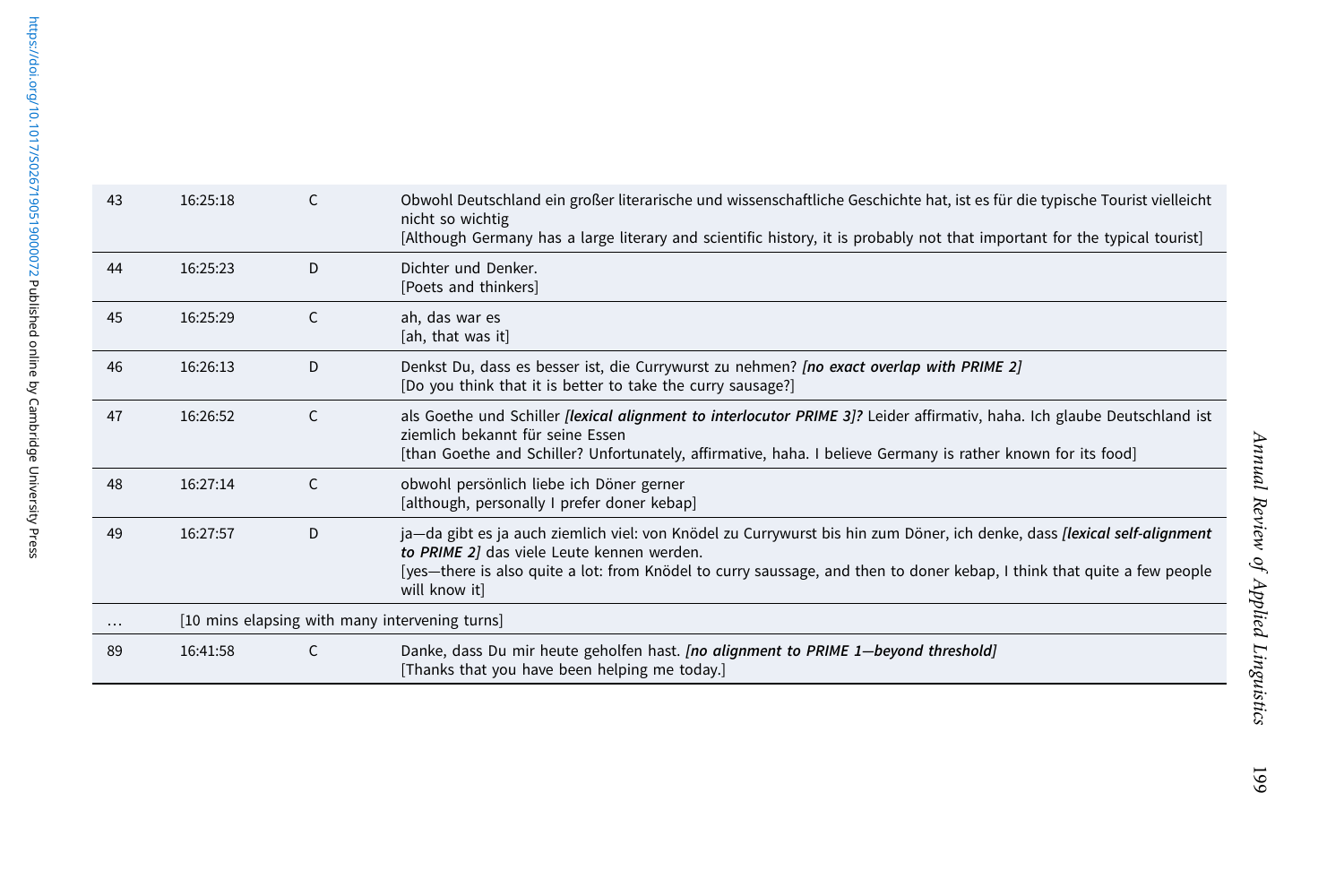dass in Turn 46 is not considered as a target for Prime 1, given that there is no exact overlap even though the lexical items were reused.

One conversation each was double-coded by a linguistically trained person who also knew the target languages. Intercoder reliability was high for Chinese or French (lexical: 100%; structural: 95.9%) and German (lexical: 100%; structural: 93.0%).

# Analysis

Scores correcting for text length were then computed as alignment by dividing the frequency of alignment (number of primes followed by target) by the total number of occurrences in a given conversation. Similarly, nonalignment was calculated by dividing the number of primes not followed by a target by the total number of occurrences in a given conversation. Higher alignment scores than nonalignment scores would then provide an indication of the amount of alignment taking place in the conversations. Higher nonalignment scores would suggest the absence of alignment, that is, learners using a lexical or structural item irrespective of whether it had been used before by themselves or their interlocutor.

The aim of our analysis was twofold. First, the coding process confronted us with some methodological issues, which we addressed to adapt the existing methodological tools to the characteristics of our data sets. Second, we compared scores on different variables to answer our three subquestions, and then discussed our results in light of existing the literature.

## **Results**

In the following we present our descriptive statistics for the lexical and structural alignment found in the different data sets. We refrain from providing inferential statistics, given that the data stem from small heterogeneous samples and that the aim of this article is to showcase the outcomes of applying the same analytical tools to different CMC contexts rather than testing hypotheses. First, we provide an overview of lexical and structural alignment in our data sets, which will be used to discuss our main research question. Then, [Tables 3](#page-13-0) to [6](#page-16-0) present results distinguishing the CMC environment and the interactional partner, which are then used to discuss our first and second subquestions. Third, we compare the alignment of structures present in the different data sets, which enables us to answer our third subquestion.

In [Table 2](#page-12-0) an overview of lexical and structural alignment is provided for each CMC and language context separately: French-Chinese videoconference and German text chat with a peer or tutor. In general, figures are much higher for structural than for lexical alignment. Comparing alignment and nonalignment at the lexical level shows higher scores for the latter in the three European languages. Yet in Chinese, the participants showed slightly higher lexical alignment than nonalignment. At the structural level, we see the reversed picture, with more alignment than nonalignment being visible for French and the two German contexts (particularly, pronounced in the tutor chat), but not for Chinese. Self-alignment seems to be more prevalent than alignment to the interlocutor, in particular, in the videoconference conversations.

In [Tables 3](#page-13-0) to [6](#page-16-0) numbers detailing structural alignment across languages and contexts are provided. That is, for every context (e.g., French teletandem, German peer text chat) the specific aligned and nonaligned structures are listed. These figures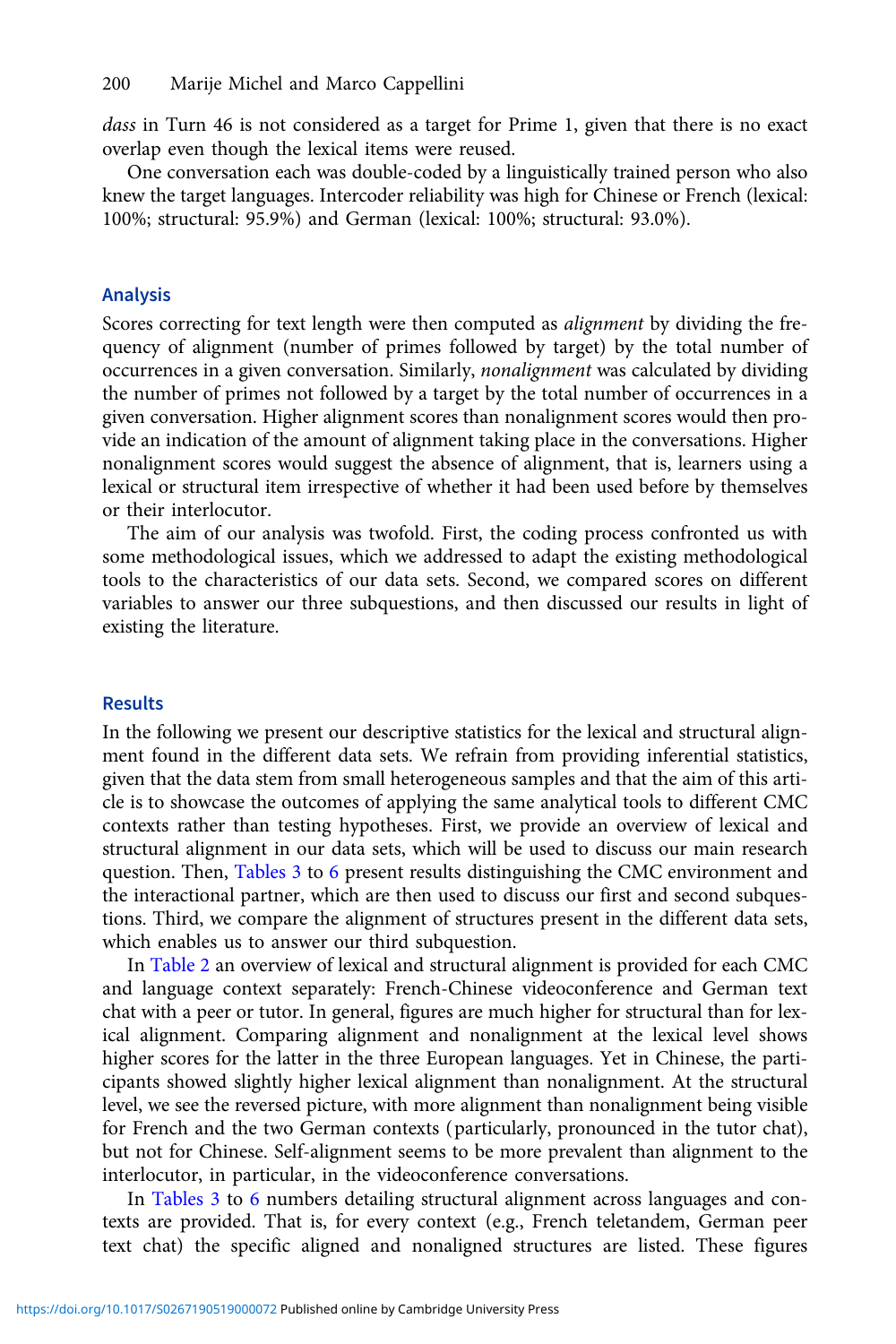|                   | <b>Primes</b> | Alignment<br>to self | Alignment to<br>interlocutor | Total<br>alignment | Nonalignment | Total<br>occurrences | Alignment<br>score | Nonalignment<br>score |
|-------------------|---------------|----------------------|------------------------------|--------------------|--------------|----------------------|--------------------|-----------------------|
| <b>LEXICAL</b>    |               |                      |                              |                    |              |                      |                    |                       |
| French            | 184           | 60                   | 15                           | 75                 | 120          | 195                  | 0.38               | 0.62                  |
| Chinese           | 95            | 43                   | 16                           | 59                 | 46           | 105                  | 0.56               | 0.44                  |
| German peer       | 51            | $\overline{7}$       | $\overline{4}$               | 11                 | 44           | 62                   | 0.18               | 0.71                  |
| German tutor      | 155           | 22                   | 19                           | 41                 | 122          | 201                  | 0.20               | 0.61                  |
| <b>STRUCTURAL</b> |               |                      |                              |                    |              |                      |                    |                       |
| French            | 466           | 216                  | 124                          | 340                | 274          | 786                  | 0.43               | 0.35                  |
| Chinese           | 371           | 148                  | 92                           | 240                | 241          | 596                  | 0.40               | 0.40                  |
| German peer       | 276           | 208                  | 201                          | 409                | 103          | 676                  | 0.61               | 0.15                  |
| German tutor      | 587           | 588                  | 534                          | 1,122              | 157          | 1,692                | 0.66               | 0.09                  |

#### <span id="page-12-0"></span>Table 2. Total Number of Lexical and Structural Alignment Within and Between Speakers per Language and Context

Note. French/Chinese = 4 conversations; German peer = 4 conversations; German tutor = 8 conversations; alignment score = alignment/total occurrences; nonalignment score = nonalignment/total<br>occurrences. Numbers do not nece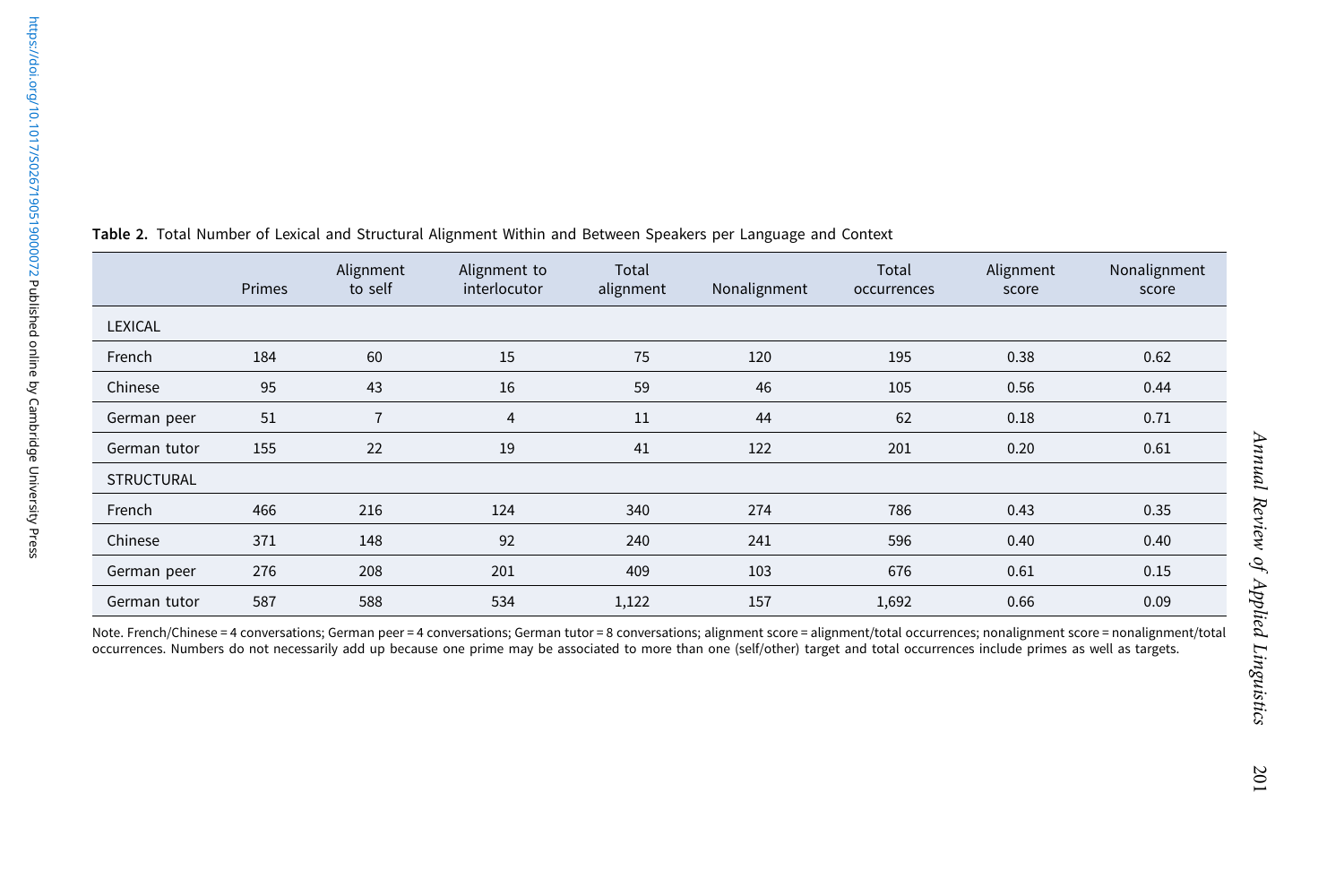| <b>TOTAL</b>                  | Primes       | Alignment to<br>self | Alignment to<br>interlocutor | Nonalignment | Total<br>occurrences | Alignment<br>score | Nonalignment<br>score |
|-------------------------------|--------------|----------------------|------------------------------|--------------|----------------------|--------------------|-----------------------|
| aller + complément<br>de lieu | 13           | 4                    | 1                            | 8            | 14                   | 0.36               | 0.57                  |
| avoir + complément            | 37           | 12                   | 12                           | 14           | 55                   | 0.44               | 0.25                  |
| il y a existentiel            | 51           | 31                   | 8                            | 28           | 90                   | 0.43               | 0.31                  |
| construction<br>infinitive    | 61           | 41                   | 17                           | 30           | 119                  | 0.49               | 0.25                  |
| participe présent             | $\mathbf 0$  | $\mathbf 0$          | $\mathbf 0$                  | $\mathbf 0$  | $\mathbf 0$          |                    |                       |
| passif                        | $\mathbf{1}$ | $\mathbf 0$          | $\mathbf 0$                  | $\mathbf 0$  | $\mathbf 0$          |                    |                       |
| futur proche                  | 23           | 9                    | 3                            | 13           | 35                   | 0.34               | 0.37                  |
| subordonée relative           | 35           | 5                    | 1                            | 21           | 41                   | 0.15               | 0.51                  |
| verbes modaux                 | 90           | 22                   | 21                           | 66           | 133                  | 0.32               | 0.50                  |
| $j'$ aime / $j'$ aime pas     | 20           | 17                   | 4                            | 12           | 39                   | 0.54               | 0.31                  |
| être + complément<br>de lieu  | 23           | 10                   | 4                            | 19           | 34                   | 0.41               | 0.56                  |
| être copule                   | 78           | 51                   | 45                           | 37           | 174                  | 0.55               | 0.21                  |
| état mental                   | 34           | 14                   | 8                            | 26           | 52                   | 0.42               | 0.50                  |
| <b>SUM</b>                    | 466          | 216                  | 124                          | 274          | 786                  |                    |                       |
| Mean                          | 36           | 17                   | 10                           | 26           | 60                   | 0.40               | 0.40                  |
| SD                            | 27.66        | 15.78                | 12.54                        | 27.32        | 53.39                | 0.11               | 0.13                  |

#### <span id="page-13-0"></span>Table 3. Aligned Structures French Videoconference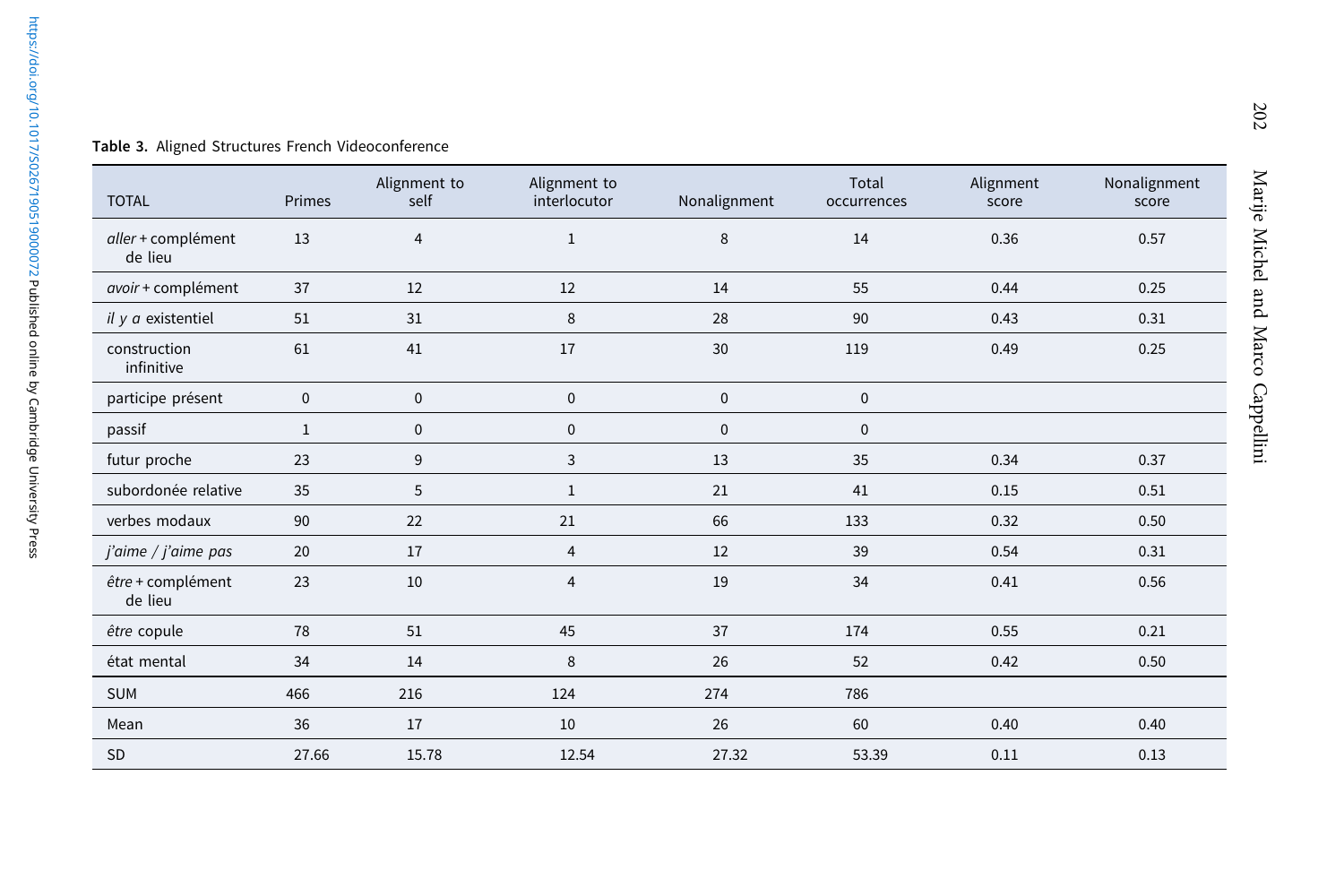| <b>TOTAL</b>           | Primes | Alignment to<br>self | Alignment to<br>interlocutor | Nonalignment   | Total<br>occurrences | Alignment<br>score | Nonalignment<br>score |
|------------------------|--------|----------------------|------------------------------|----------------|----------------------|--------------------|-----------------------|
| $\bar{f}$ + complement | 33     | 8                    | 5                            | 25             | 46                   | 0.28               | 0.54                  |
| $\pm$ + place          | 14     | 8                    | 4                            | 5              | 24                   | 0.50               | 0.21                  |
| existential $\bar{f}$  | 48     | 23                   | 8                            | 32             | 79                   | 0.39               | 0.41                  |
| relative clause        | 25     | 3                    | $\mathbf 1$                  | 21             | 26                   | 0.15               | 0.81                  |
| 喜欢                     | 27     | 27                   | 9                            | $\overline{1}$ | 57                   | 0.63               | 0.12                  |
| modal verbs            | 96     | 23                   | 18                           | 66             | 137                  | 0.30               | 0.48                  |
| 觉得                     | 26     | 11                   | 10                           | 17             | 45                   | 0.47               | 0.38                  |
| 是 copule / 很           | 51     | 23                   | 27                           | 23             | 101                  | 0.50               | 0.23                  |
| 在                      | 49     | 22                   | 10                           | 38             | 81                   | 0.40               | 0.47                  |
| Sum                    | 371    | 148                  | 92                           | 241            | 596                  |                    |                       |
| Mean                   | 27     | 11                   | $\overline{7}$               | 17             | 43                   | 0.40               | 0.40                  |
| <b>SD</b>              | 27.75  | 10.72                | 8.02                         | 18.91          | 43.89                | 0.14               | 0.21                  |

## Table 4. Aligned Structures Chinese Videoconference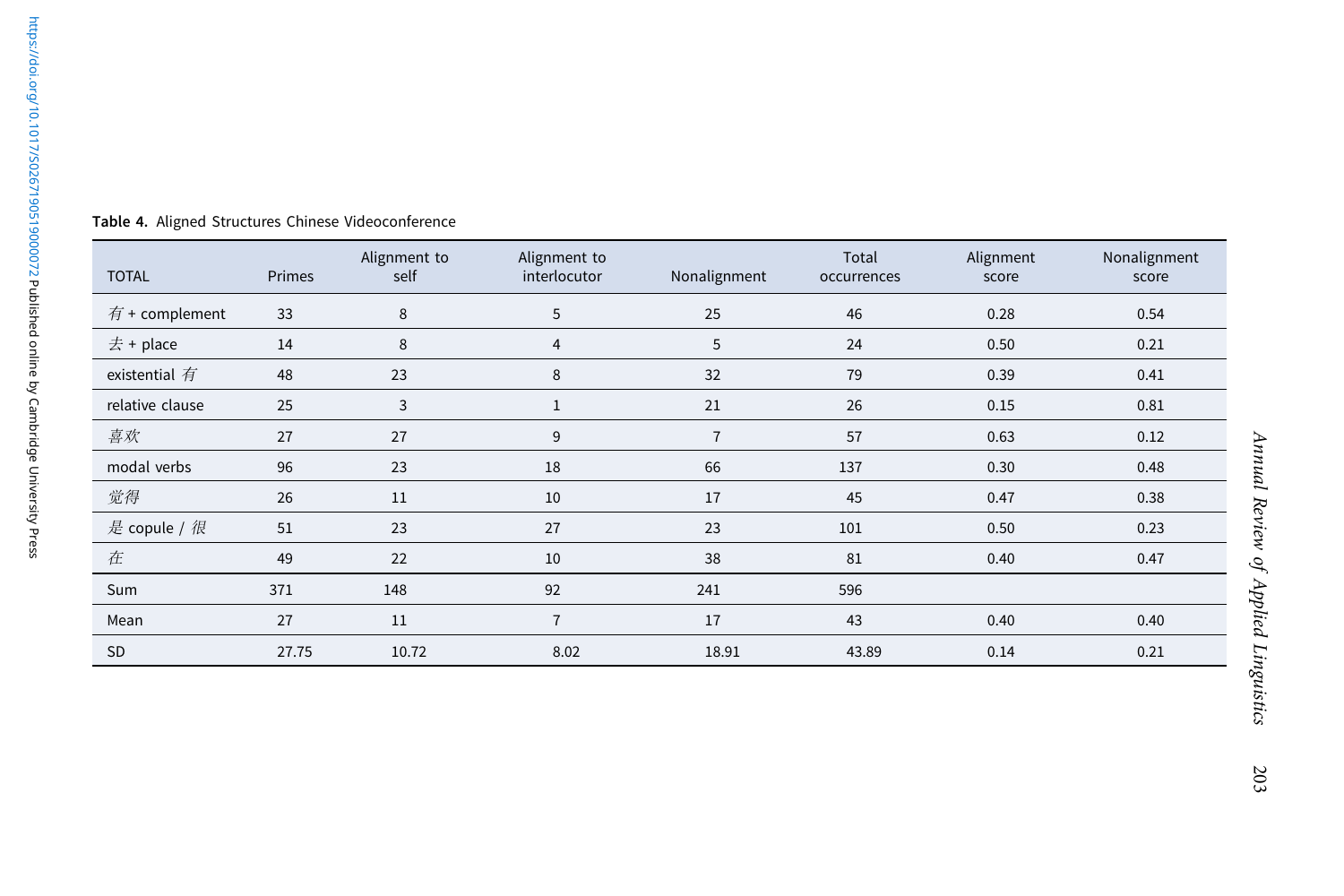#### Table 5. Aligned Structures German Text Chat With Peer

| <b>TOTAL</b>               | Primes         | Alignment to<br>self | Alignment to<br>interlocutor | Nonalignment   | Total<br>occurrences | Alignment<br>score | Nonalignment<br>score |
|----------------------------|----------------|----------------------|------------------------------|----------------|----------------------|--------------------|-----------------------|
| dass-Nebensatz             | 11             | 3                    | 3                            | 6              | 17                   | 0.35               | 0.35                  |
| existenziell: es gibt      | $\overline{4}$ | $\mathbf{1}$         | $\mathbf{1}$                 | 3              | 6                    | 0.33               | 0.50                  |
| haben + Komplement         | 23             | 5                    | 3                            | 15             | 31                   | 0.26               | 0.48                  |
| W-Relativsatz              | 3              | $\mathbf{1}$         | $\mathbf{1}$                 | 1              | 5                    | 0.40               | 0.20                  |
| zu-Infinitiv               | 22             | 14                   | 13                           | 9              | 50                   | 0.54               | 0.18                  |
| modal + Infinitiv          | 31             | 31                   | 24                           | 8              | 88                   | 0.63               | 0.09                  |
| $sein + PP$                | $\overline{4}$ | $\mathbf 0$          | $\overline{2}$               | 3              | 6                    | 0.33               | 0.50                  |
| Fragesatz                  | 28             | 11                   | 14                           | 11             | 53                   | 0.47               | 0.21                  |
| W-Fragesatz                | 10             | $\overline{4}$       | $\mathbf{1}$                 | $\overline{7}$ | 15                   | 0.33               | 0.47                  |
| Präpositonalphrase         | 39             | 66                   | 74                           | 5              | 171                  | 0.82               | 0.03                  |
| haben + Partizip           | 10             | 8                    | 6                            | $\overline{4}$ | 23                   | 0.61               | 0.17                  |
| mental state Verb          | 23             | 14                   | 11                           | $\overline{7}$ | 44                   | 0.57               | 0.16                  |
| sein Kopula                | 32             | 35                   | 37                           | $\overline{7}$ | 105                  | 0.69               | 0.07                  |
| Konjunktion +<br>Nebensatz | $\overline{4}$ | $\mathbf{1}$         | $\mathbf 0$                  | 3              | 5                    | 0.20               | 0.60                  |
| Konjunktiv                 | 20             | 8                    | 6                            | 9              | 34                   | 0.41               | 0.26                  |
| wenn-dann                  | $\overline{7}$ | 6                    | 5                            | $\mathbf{0}$   | 18                   | 0.61               | $\mathbf{0}$          |
| Passiv                     | 5              | $\mathbf 0$          | $\mathbf 0$                  | 5              | 5                    | $\mathbf 0$        | 1.00                  |
| <b>SUM</b>                 | 276            | 208                  | 201                          | 103            | 676                  |                    |                       |
| Mean                       | 16.2           | 12.2                 | 11.8                         | 6.1            | 39.8                 | 0.45               | 0.30                  |
| SD                         | 11.7           | 17.2                 | 18.8                         | 3.7            | 44.7                 | 0.21               | 0.26                  |

204 Marije Michel and Marco Cappellini

Marije Michel and Marco Cappellini

 $204\,$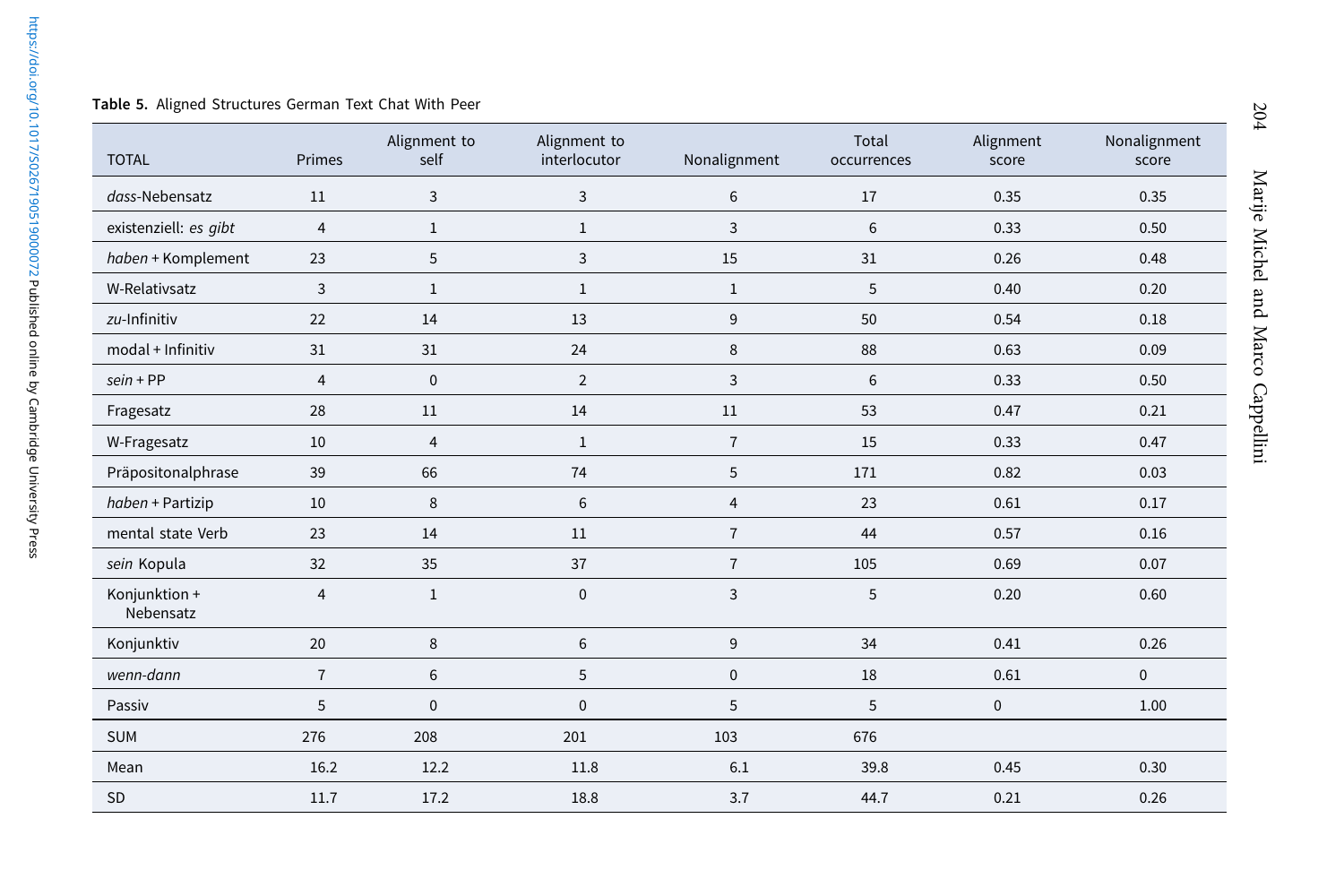## <span id="page-16-0"></span>Table 6. Aligned Structures German Text Chat With Tutor

| <b>TOTAL</b>            | Primes         | Alignment to<br>self | Alignment to the<br>interlocutor | Nonalignment   | Total<br>occurrences | Alignment<br>score | Nonalignment<br>score |
|-------------------------|----------------|----------------------|----------------------------------|----------------|----------------------|--------------------|-----------------------|
| dass-Nebensatz          | 55             | 68                   | 31                               | 10             | 154                  | 0.64               | 0.06                  |
| existenziell: es gibt   | 15             | 5                    | 5                                | $\overline{7}$ | 25                   | 0.40               | 0.28                  |
| haben + complement      | 34             | 19                   | 20                               | 11             | 72                   | 0.54               | 0.15                  |
| W-Relativsatz           | 8              | $\mathbf 0$          | 3                                | 6              | 11                   | 0.27               | 0.55                  |
| Nominativ Relativsatz   | 18             | 5                    | $\overline{4}$                   | 13             | 29                   | 0.31               | 0.45                  |
| zu-Infinitiv            | 22             | $\overline{7}$       | 11                               | 11             | 39                   | 0.46               | 0.28                  |
| modal + Infinitiv       | 45             | 28                   | 20                               | 17             | 89                   | 0.54               | 0.19                  |
| $sein + PP$             | $\overline{2}$ | $\overline{2}$       | $\overline{2}$                   | $\mathbf 0$    | $\,6$                | 0.67               | $\mathbf{0}$          |
| Fragesatz               | 46             | 25                   | 22                               | 14             | 92                   | 0.51               | 0.15                  |
| W-Fragesatz             | 4              | $\mathbf{1}$         | $\mathbf 0$                      | 3              | 5                    | 0.20               | 0.60                  |
| Präpositonalphrase      | 62             | 139                  | 158                              | 5              | 357                  | 0.83               | 0.01                  |
| haben + Partizip        | 29             | 14                   | 18                               | 6              | 59                   | 0.54               | 0.10                  |
| sein + Partizip         | $\overline{2}$ | $\mathbf{1}$         | $\overline{2}$                   | $\mathbf 0$    | 5                    | 0.60               | 0                     |
| mental state            | 58             | 88                   | 72                               | 6              | 214                  | 0.75               | 0.03                  |
| sein Kopula             | 54             | 86                   | 89                               | $\overline{2}$ | 225                  | 0.78               | 0.01                  |
| Konjunktion + Nebensatz | 83             | 59                   | 60                               | 23             | 204                  | 0.58               | 0.11                  |
| Genitiv                 | 8              | 6                    | $\mathbf 0$                      | 6              | 12                   | 0.50               | 0.50                  |
| Konjunktiv              | 29             | 31                   | 13                               | 10             | 73                   | 0.60               | 0.14                  |
| wenn-dann               | 9              | $\overline{4}$       | 3                                | $\overline{4}$ | 16                   | 0.44               | 0.25                  |
| Passiv                  | 4              | $\mathbf 0$          | $\mathbf{1}$                     | 3              | 5                    | 0.20               | 0.60                  |
|                         |                |                      |                                  |                |                      |                    | (Continued)           |

205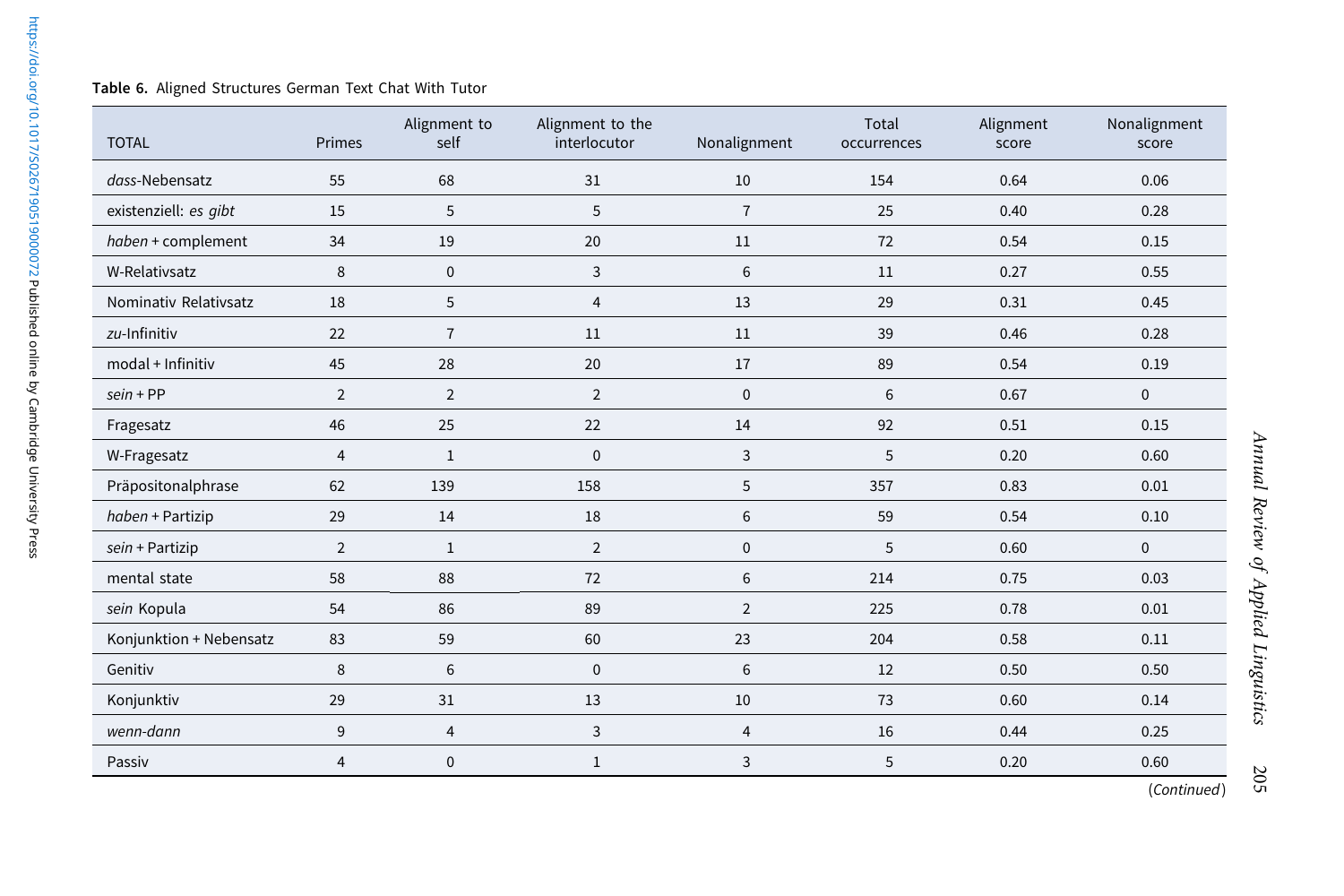| <b>TOTAL</b> | Primes | Alignment to<br>self | Alignment to the<br>interlocutor | Nonalignment | Total<br>occurrences | Alignment<br>score | Nonalignment<br>score |
|--------------|--------|----------------------|----------------------------------|--------------|----------------------|--------------------|-----------------------|
| <b>SUM</b>   | 587    | 588                  | 534                              | 157          | 1,692                |                    |                       |
| <b>MEAN</b>  | 29.4   | 29.4                 | 26.7                             | 7.9          | 84.6                 | 0.52               | 0.22                  |
| <b>SD</b>    | 24.1   | 38.6                 | 40.0                             | 5.8          | 97.3                 | 0.18               | 0.21                  |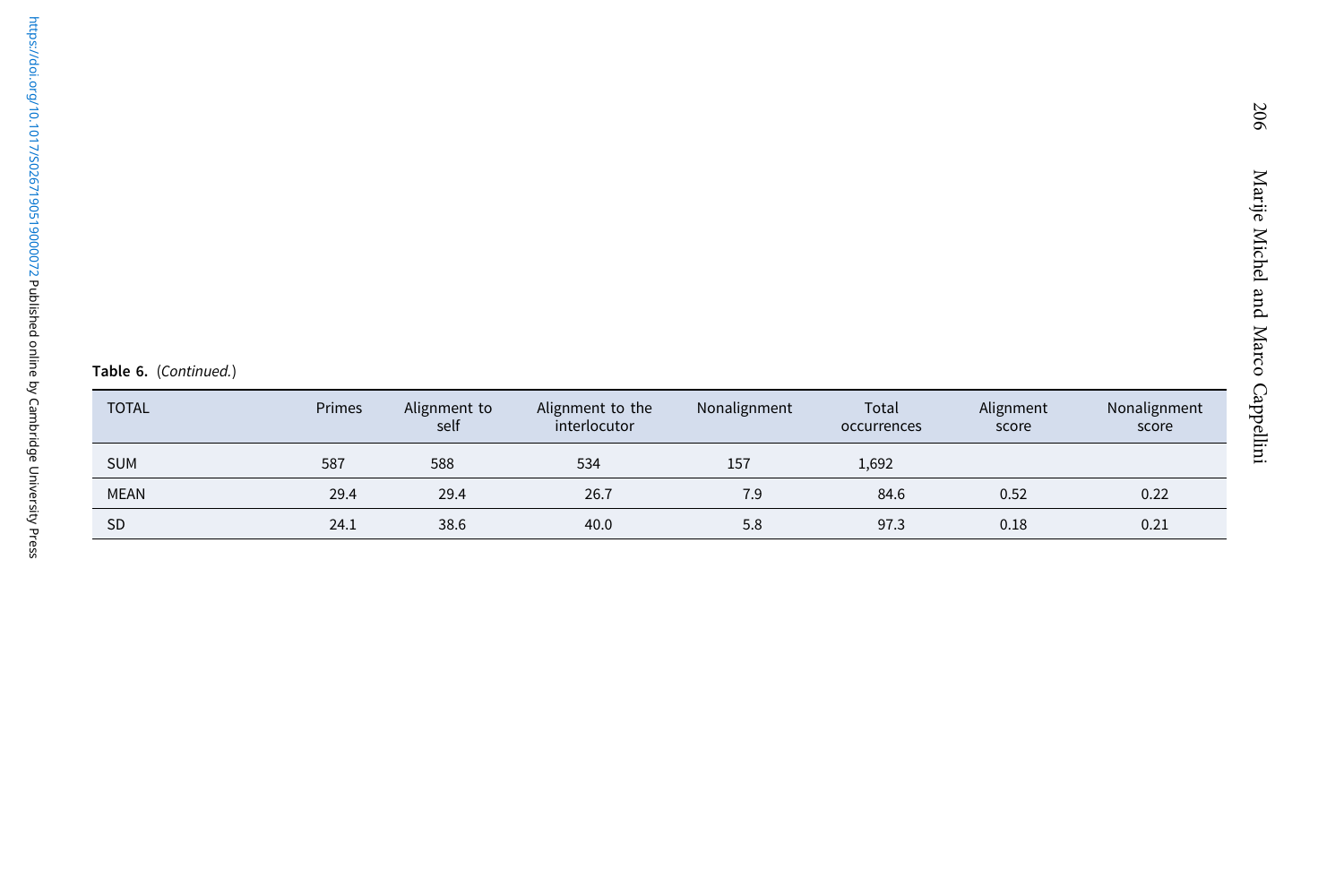show the totals of each structure across conversations (counted if and only if the structure was present at least five times within a conversation).

For French video tandems, highly frequent structures (e.g., copula être) seem to show more alignment than nonalignment (but see modal verbs), while less frequent forms seem to be more often nonaligned. Self-alignment mostly reveals higher figures than alignment to the interlocutor. Similarly, the Chinese video conversations show that the frequent copula constructions (很+adjective) are more often aligned than not aligned, whereas modal verbs reveal the reverse picture. With the exception of copula, all structures demonstrate more self-alignment than alignment to the interlocutor, a pattern that is particularly prominent for "existential 有" and 喜欢. Neither in French nor in Chinese do the overall means of the videoconference exchanges distinguish the (non)alignment scores.

The German text chat data provide a slightly different picture. Alignment scores for frequent structures are consistently higher than nonalignment scores, which is reflected in the mean over all structures, particularly, in the tutor chat. Exceptions are Wh-questions. In the peer chat, differences between alignment to self versus other are, if present, very small. In the tutor chat, dass + complement, mental state verbs, and subjunctive mood elicit exceptionally high numbers of self-alignment, which is mirrored in the overall means.

Finally, [Table 7](#page-19-0) relates our data to figures from Dao et al. [\(2018\)](#page-24-0) by juxtaposing specific structures that occurred in all data sets and languages:  $have + complement$ ,  $be +$ prepositional phrase, and mental state verbs. Accordingly, most contexts show more alignment than nonalignment for the *have-construction*, with the exception of the German peer chat and Dao et al.'s (2018) map task. In contrast, prepositional phrases with be were less often aligned than aligned in the teletandem videoconference and the German peer text chat. On the other hand, mental state verbs were frequently aligned in the Chinese and German data.

There seem to be task effects that might be stronger than context (i.e., CMC environment and status of the interlocutor) effects. That is, certain tasks did elicit certain structures more frequently (e.g., the argumentative German tasks elicited many mental state verbs), while other structures were hardly used (low numbers of  $be +$  complement in the German data) and could not therefore result in alignment. In general, it seems that alignment is most prevalent for structures that are used frequently.

# **Discussion**

Our data provide evidence of lexical and structural alignment in all data sets, and therefore, we consider our methodology to allow for comparisons of alignment across languages and CMC environments. However, running the same apparatus of analysis on different data sets also created challenges at different levels for the adaptation to different CMC environments (videoconference vs. text chat) and different languages. Given that the theoretical framework of alignment aims at providing a description for any kind of interaction, we find it important to address these challenges in order to build an apparatus enabling comparison across languages and across media of communication. In the following discussion, we will address each of our three research questions while also focusing on the methodological implications of our study and, when relevant, of possible hypotheses to be tested on wider corpora of analysis.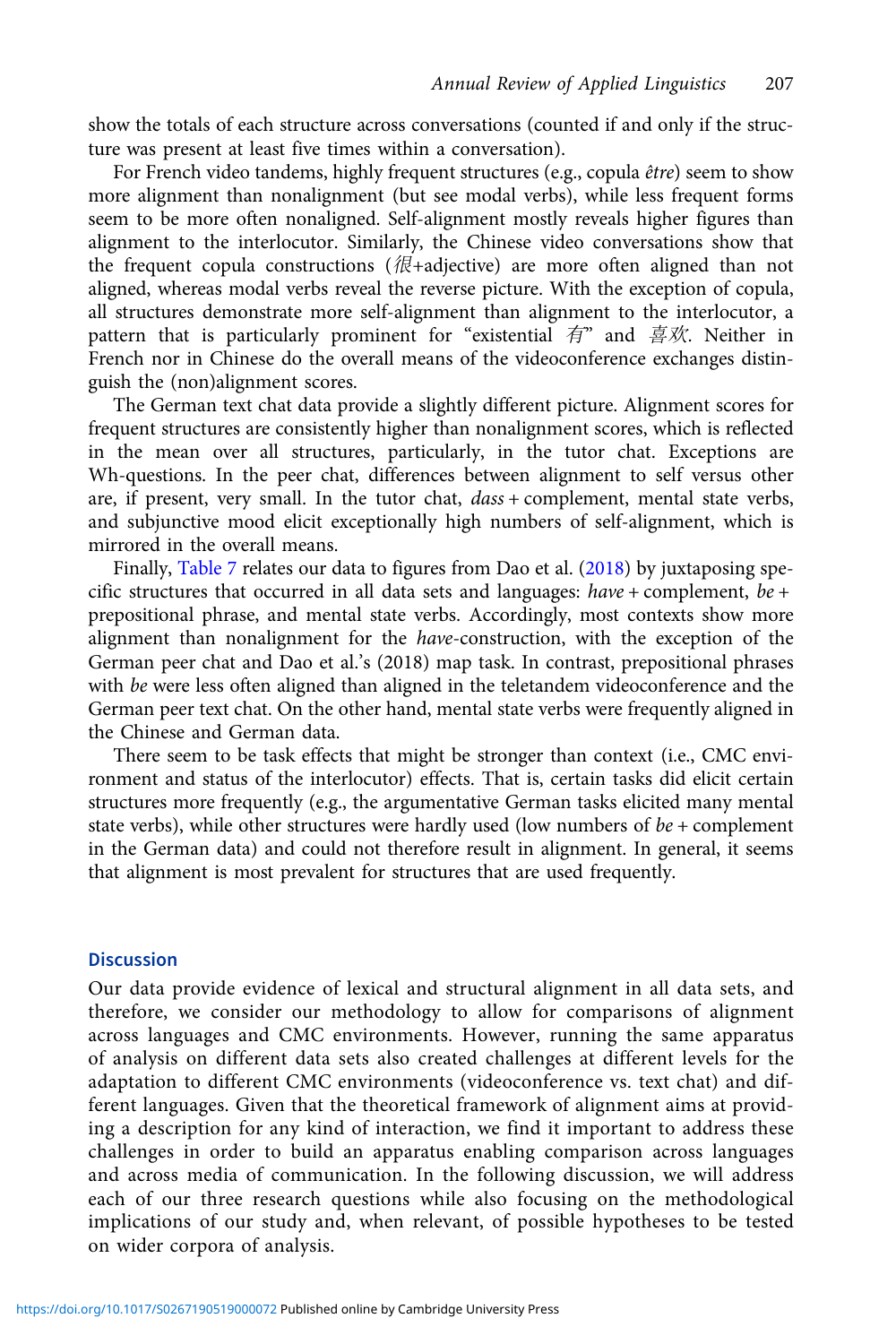|                                      |                             | Alignment      | Nonalignment   | Total occurrences | Alignment score | Nonalignment score |
|--------------------------------------|-----------------------------|----------------|----------------|-------------------|-----------------|--------------------|
| French (video)                       | avoir + complément          | 24             | 14             | 55                | 0.44            | 0.25               |
| Chinese (video)                      | $\overline{f}$ + complement | 13             | 25             | 46                | 0.50            | 0.21               |
| German peer (text chat)              | haben + Komplement          | 8              | 15             | 31                | 0.26            | 0.48               |
| German tutor (text chat)             | haben + Komplement          | 39             | 11             | 72                | 0.54            | 0.15               |
| Dao et al. (2018) picture task (F2F) | have + complement           | 46             | 20             | 66                | 0.70            | 0.30               |
| Dao et al. (2018) map task (F2F)     | have + complement           | 22             | 22             | 44                | 0.50            | 0.50               |
| French (video)                       | être + complément lieu      | 14             | 19             | 34                | 0.28            | 0.35               |
| Chinese (video)                      | $# + place$                 | 32             | 38             | 81                | 0.40            | 0.47               |
| German peer (text chat)              | $sein + PP$                 | $\overline{2}$ | 3              | 6                 | 0.33            | 0.50               |
| German tutor (text chat)             | $sein + PP(1)$              | 4              | $\mathbf 0$    | 6                 | 0.67            | 0                  |
| Dao et al. (2018) picture task (F2F) | $be + PP$                   | 10             | 3              | 13                | 0.77            | 0.23               |
| French (video)                       | état mental                 | 22             | 26             | 52                | 0.27            | 0.39               |
| Chinese (video)                      | 觉得                          | 21             | 17             | 45                | 0.47            | 0.38               |
| German peer (text chat)              | mental state Verb           | 25             | $\overline{7}$ | 44                | 0.57            | 0.16               |
| German tutor (text chat)             | mental state Verb           | 160            | 6              | 214               | 0.75            | 0.03               |

#### <span id="page-19-0"></span>Table 7. Comparing Structures Across Languages and Modalities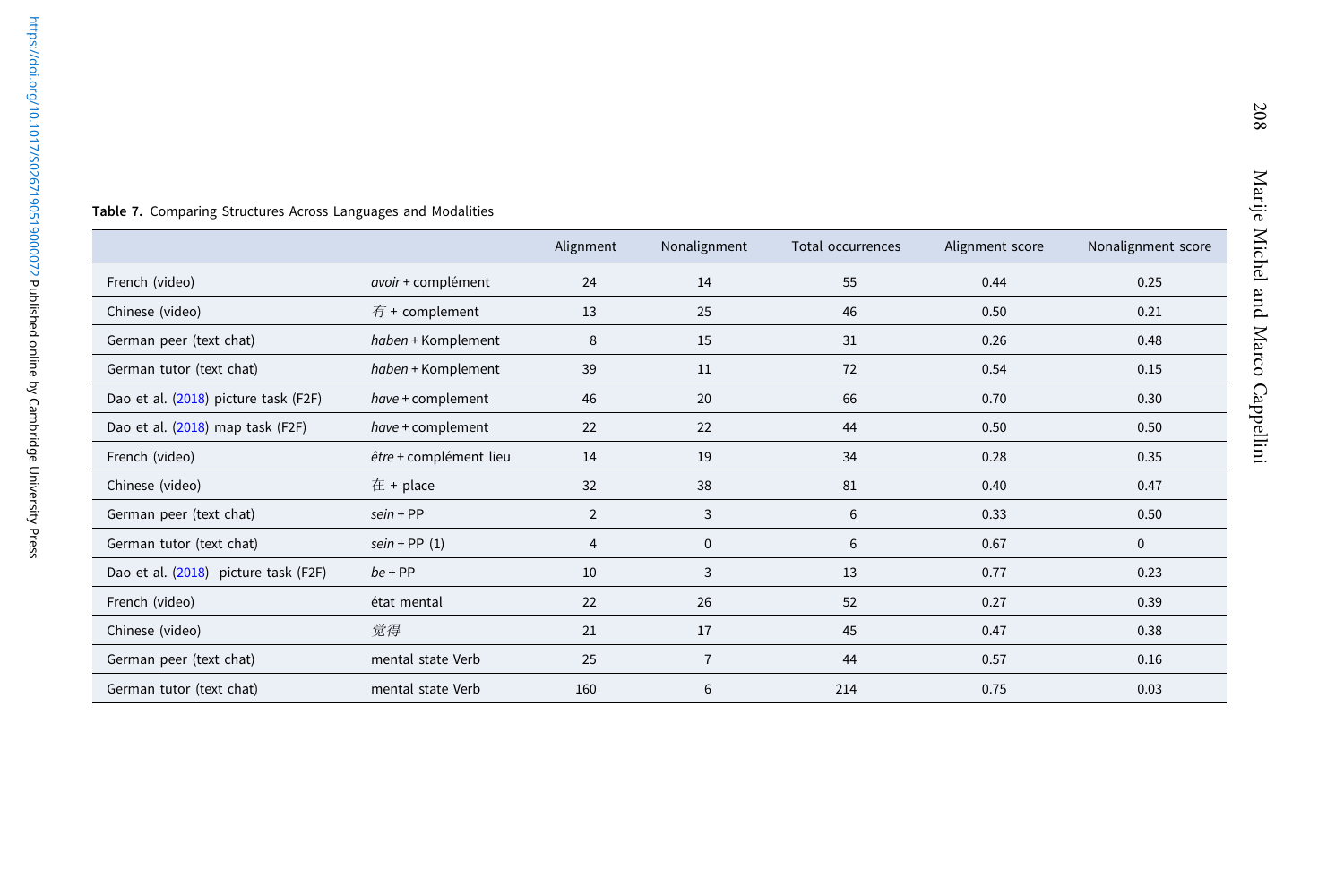# The CMC Environment

Our first research question asked how the CMC environment (videoconference and text chat) affects lexical and structural alignment. Given the larger amount of verbal interaction in videoconference than in text chat (26,6k words vs. 10.3k words), in our data we could have expected a larger number of instances of alignment in the videoconference conversation. This was the case for lexical alignment (.38 and .56 alignment scores in videoconference vs. .18 and .20 in text chat), but a larger number of instances of structural alignment were present in text chat than in videoconference (.61 and .66 alignment scores vs. .43 and .40). Similar tendencies are visible for the alignment scores, where they are higher in videoconference for lexical alignment and in text chat for structural alignment. These findings confirm Kim ([in press](#page-25-0)) who yielded more structural alignment in written SCMC than oral contexts, attributing these to the heightened salience in text chat (Lai & Zhao, [2006;](#page-25-0) Michel & Smith, [2018\)](#page-25-0).

An alternative explanation could be related to task effects (González-Lloret & Ortega, [2014](#page-24-0)). The text chat conversations in our study were elicited through pedagogic argumentative tasks—which might trigger the use of specific structures—while the videobased interactions consisted of free conversations. This might explain the findings regarding lexical alignment: Hence, the more volatile nature of spoken interaction in videoconferences presumably leads participants to build interaction cohesion by repeating their own or their partners' chunks of words.

On a methodological level, we faced three main challenges related to the different affordances of the two CMC environments. First, it was difficult to adapt the text chat framework developed by Michel and Smith ([2018](#page-25-0)) to study lexical alignment in videoconference. In fact, the spoken nature of data results in a large number of disfluencies, a well-documented phenomenon in oral interaction (Pallaud, Rauzy, & Blache, [2013](#page-26-0)). Disfluencies typically include self-repairs and repetitions of syntagma. Automatic analyses of N-grams therefore needs to distinguish between genuine lexical entrainment and these phenomena. A future direction in this sense would be to use National Language Processing (NLP) tools such as SPPAS (Bigi, [2015\)](#page-24-0) or Marsatag (Laboratoire Parole et Langage, [2013\)](#page-25-0) to automatically detect disfluencies and discard them in the study of lexical and structural alignment.

The second issue we encountered is the multimodality of CMC and especially of videoconferences, where the multimodality typical of spoken interaction (verbal, prosody, gestures, mimics, etc.), is often complemented by written interactions through the use of text chat (Develotte, Kern, & Lamy, [2011\)](#page-24-0). In our data, this resulted in instances of bimodal alignment, both alignment to self and to the interlocutor, especially during meaning-oriented language-related episodes. For example, when a French student explained that she worked in an art gallery in Shanghai, the Chinese student didn't understand. The French student subsequently wrote gallerie  $d'$ art in the text chat, which was subsequently repeated orally by the Chinese student. This episode was coded as containing a prime, a self-alignment (text chat), and an alignment to interlocutor.

The third challenge that remains to be addressed in this area is the production of multimodal turns (e.g., a turn that began verbally and completed gesturally) and the possible combinations of verbal and nonverbal alignment (Lücking et al., [2010](#page-25-0)) in L2 interaction.

The operationalization of the concept of turn is also linked to the chronological approach we adopted from Dao et al. ([2018](#page-24-0)). In the chronological approach, priming is defined as the short-term activation of a mental representation at a linguistic level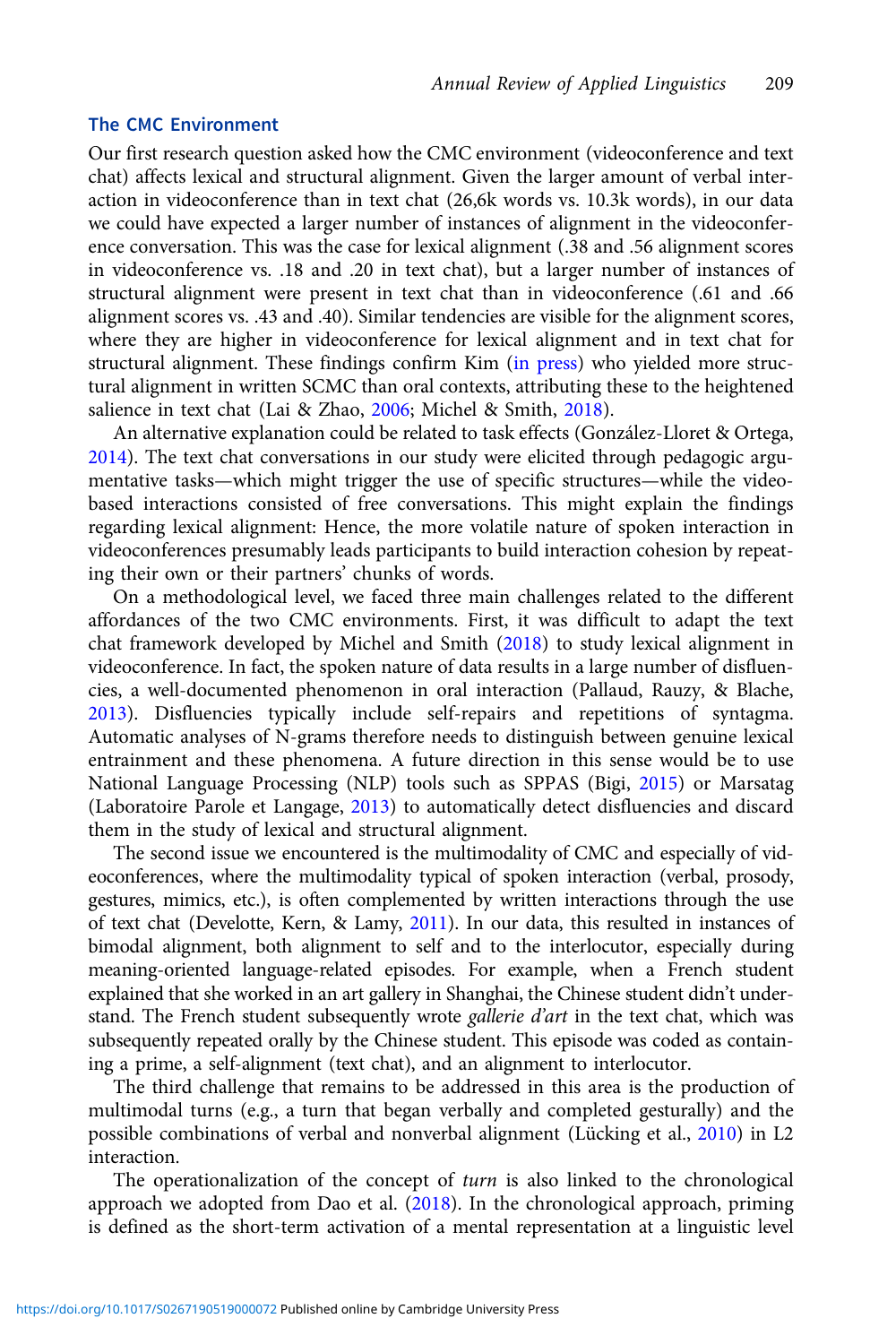in reaction to use in earlier discourse. After activation decays (e.g., after six turns), a repetition of the form would not qualify as alignment. However, in our view this rule needs to be reconsidered for data presenting narrative conversational sequences, where turns may be longer than other types of interaction (in our corpus, up to 2 minutes). Also in light of theories seeing alignment as a form of implicit learning (cf. review Pickering & Ferreira, [2008\)](#page-26-0), this six-turn threshold might be in need of revision.

There have been earlier attempts to address this issue. For example, Zawawi [\(2017](#page-26-0)) coded for distance between primes and targets and statistically determined whether the likelihood of alignment depended on that distance. Zawawi's results showed that distance was on average larger in L1–L1 conversations than L2–L2 conversations, which could be linked to processing limitations in L1 versus L2. Yet, in neither data set could a relationship be established between distance and primed production. More work in this area is needed to substantiate these findings.

Alternatively, one could follow Bigi et al. [\(2010](#page-24-0)), who stated that a meaningful repetition could be distinguished from a random one based on the frequency of use of its elements by one interlocutor throughout the conversation. In our case, a repetition of a construction (N-gram or structure) that is used only twice during a conversation would be as meaningful as alignment in two subsequent turns. The frequency of the items aligned (a given N-gram or structure) would therefore play a role in identification of alignment.

Finally, we propose a way to handle long turns, by considering the average of words per turn and the maximum length of a turn. In our corpus, the longest turn contains 240 words over 2 minutes and 18 seconds in a conversation where the average of words per turn is 47. For this given conversation, the longest distance for coding alignment would then be  $240/47 = 5.1$  turns. To the best of our knowledge, none of these approaches have been used in earlier work, and we consider them worth exploring.

# Interactional Partners

The second research question asked how the interactional partner (language learning peer, L1 teletandem peer, or L1 tutor) might affect lexical and structural alignment. We found only limited differences in our data. Earlier work both in L1 and L2 shows that the status of the interlocutor has an influence on alignment. In particular, Michel and O'Rourke ([2019\)](#page-25-0) noted that students had a tendency to focus more on text chat productions by an L1 tutor than those of a peer, which also resulted in more lexical alignment. We therefore expected more alignment to the interlocutor between teletandem participants, where one partner holds L1 status, than between L2 peers chatting in German. The results of the present study do not support this hypothesis. For example, even though for lexical alignment the alignment scores of teletandem interactions were higher than those of peers learning German, they were also higher than those in the tutor chat, which contradicts what we would expect from the literature (Michel & O'Rourke, [2019](#page-25-0)). Moreover, for structural alignment, scores were higher for peers learning German than for teletandem interactions.

A reason could be that the interlocutor affected alignment to a smaller extent than the SCMC environment. The latter overruled the former in our results. Another explanation might be that proficiency had a stronger impact here. Hence, in our data sets, the text chat participants were at a higher level of the target language, German, than the Chinese-French teletandem partners. Drawing on the interview accounts reported by Michel and O'Rourke [\(2019\)](#page-25-0), the text chat participants might align less because they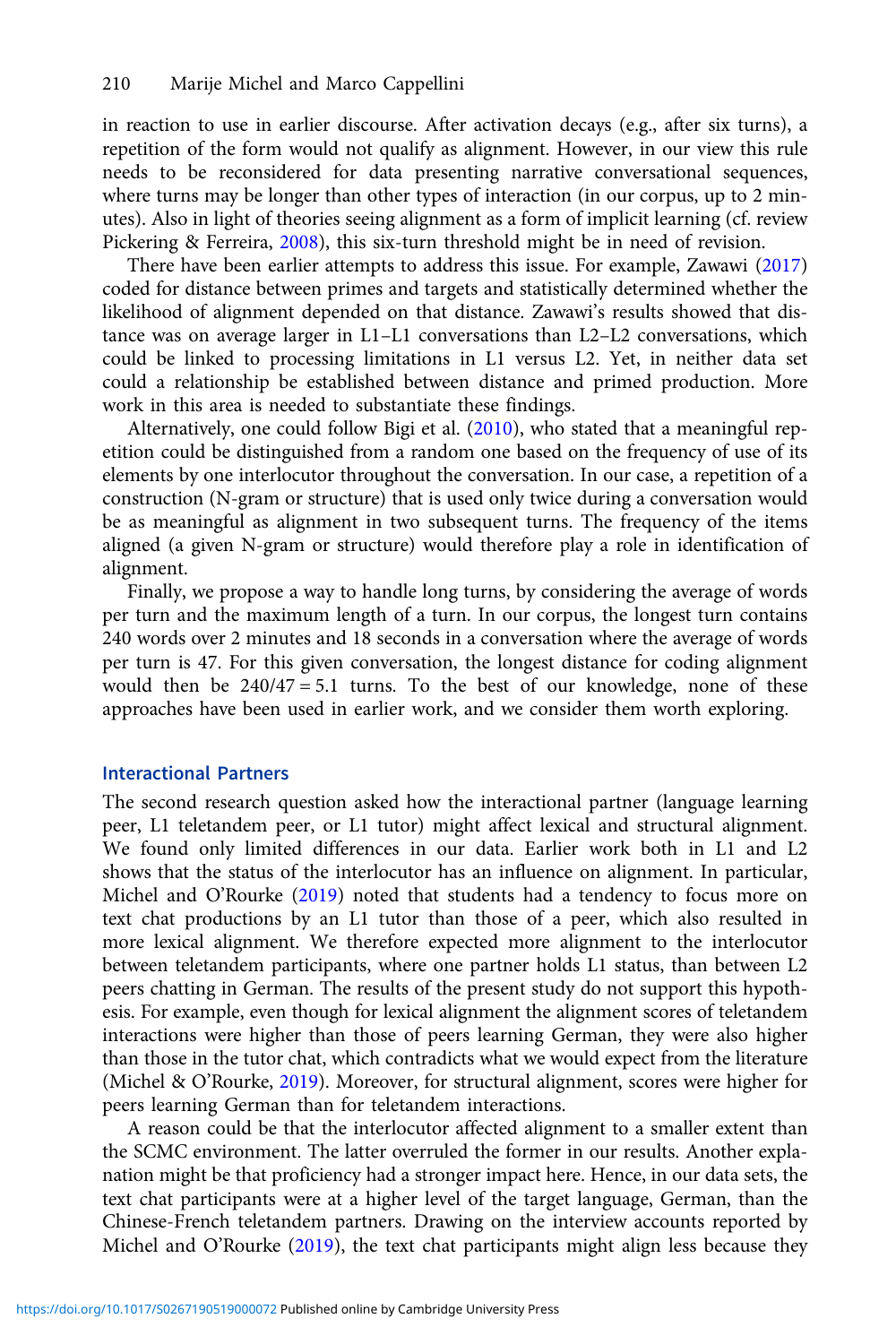felt that at C1 level they should be able to use their own language—indicating a strategic choice not to align to their partner. In contrast, the French–Chinese partners, being at lower levels of target language proficiency, might happily reuse their interlocutor's language, in particular, lexical choices. It must be noted, however, that most of the time these participants aligned to themselves, which might again be related of the still developing repertoire in the target language. That is, participants might not have had another option than to reuse the same forms over and again, because only those were available in their L2 (Costa et al., [2008\)](#page-24-0).

# Alignment Across Languages

The third research question was interested in how alignment of different structures compares across the different languages (Chinese, French, and German). This question did not allow for a straightforward answer because distinguishing between lexical and structural alignment provided both possibilities and challenges for comparison across languages.

As for lexical alignment, due to the presence of N-grams in all languages, it appears to be the easiest way to compare across data sets and languages. The challenges of the study of lexical alignment come from the operationalization of the concept and the tools we used. In fact, in this study lexical alignment was coded only for exact lexical overlap of three or more words. Taking a broader view on alignment and including lemma alignment rather than exact overlap will help to gain a more precise picture of this phenomenon. A lemma-based approach would not only allow to deal with changes in inflectional morphology, but it would also pave the way to handle the activation of lexical representations resulting in different word orders (cf. Bigi et al., 2010). Similarly, exploring alignment of single words would provide useful insights (Wang & Wang, 2015). The fact that we looked for exact lexical overlap of at least triplets may be the reason why our study showed that, generally speaking, lexical alignment was not that frequent.

In contrast, structural alignment was more pervasive in our data sets (2,111 instances of structural alignment vs. 186 instances of lexical alignment). However, comparisons of structural alignment provided more challenges and raised more issues than lexical alignment. The first challenge when comparing across languages is the fact that different languages do not always share the same structures. This point is fairly clear when a structure simply does not exist in a language, as, for instance, the infinitive structures in Mandarin Chinese. It was more difficult for structures that exist in slightly different manners. For example, in our data sets there was asymmetry between copular use of be in German and French versus how copula are rendered in Mandarin Chinese, a language in which the equivalent of an adverb can take the function of a copula (usually rendered with 很). For instance, in the sentence 这里比教冷 (it's rather cold in here), the adverb 比教 (rather) takes the role of the verb "be" in English. For these cases, we think that comparison across languages of those kinds of structures is not that useful.

In our study, we restrained our comparison to structures that are present across all the languages involved ([Table 7\)](#page-19-0). The general trend is that for more frequent structures (have + complement) alignment scores seem higher—albeit most of it is self-alignment. It might be that students used a structure frequently that they had acquired and were comfortable using (cf. McDonough, [2006\)](#page-25-0), while they would not align to their interlocutor for structures they did not know themselves or tended to avoid (cf. Costa et al., [2008](#page-24-0); Michel & Stiefenhöfer, [2019](#page-25-0)). Finally, it seems that alignment scores were generally higher when the task naturally elicited those structures, replicating Dao et al. [\(2018](#page-24-0)).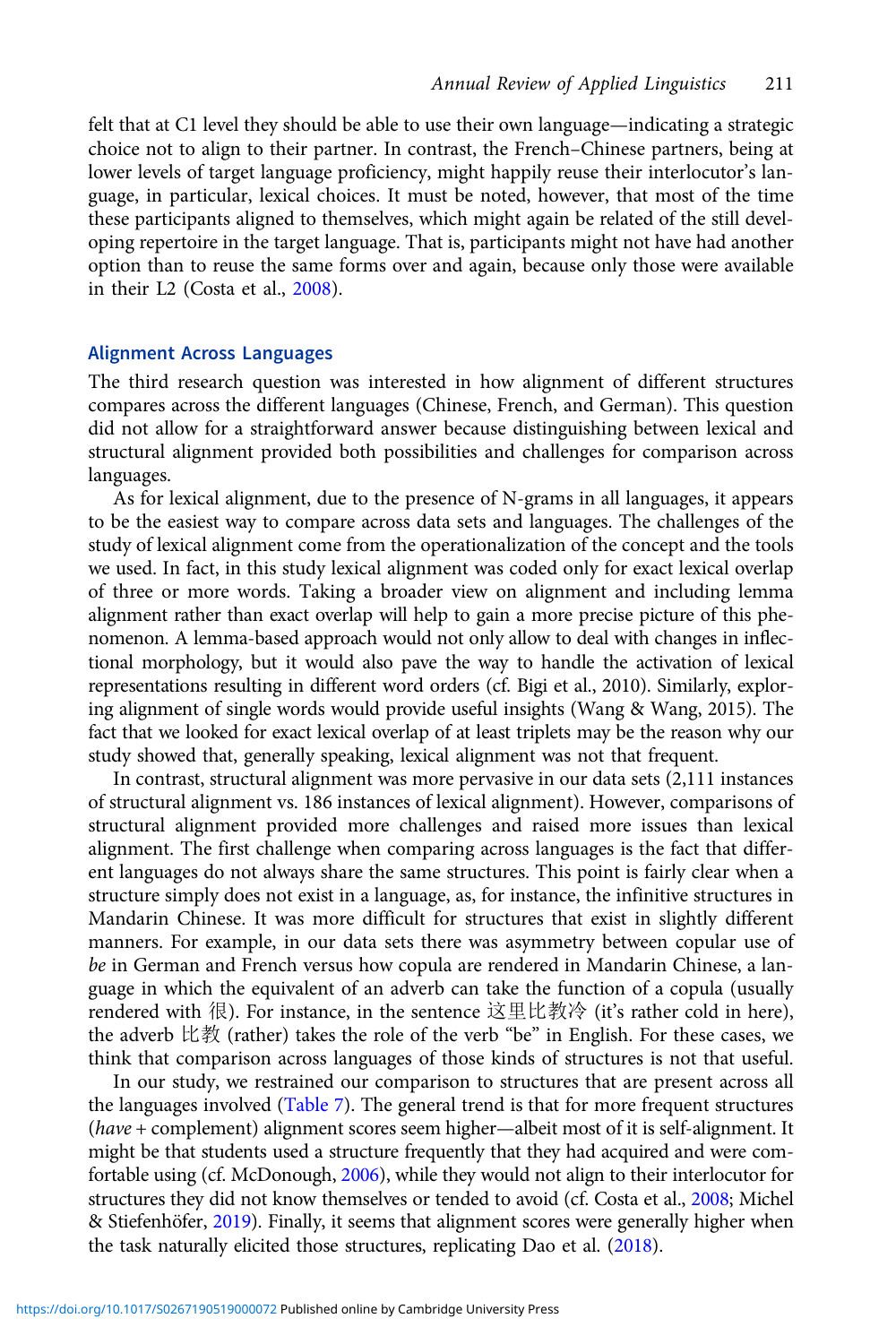# Conclusions and Practical Implications

Our study demonstrates that lexical and structural alignment are both present and observable in different SCMC data sets. Given that we analyze small and heterogeneous corpora, the results of the present study are to be taken as providing venues to build future hypotheses and a methodological framework. We identified different variables that will need to be examined in future studies: the CMC environment, the status of interlocutors, the difference between lexical and structural alignment, and target structures naturally elicited by specific tasks, among others.

On a methodological level, the apparatus we adapted from the literature proved to be a useful tool to examine this phenomenon across data sets. However, some adaptations will be necessary for future studies. The first one is about the spoken nature of language in video chat conversations. This resulted in disfluencies, which need to be distinguished from genuine self-alignment. Spoken corpora therefore need to be prepared before coding alignment, and NLP tools are a precious help for this. Spoken language also resulted in long turns, and we discussed possible ways to deal with these turns depending on the theoretical position one takes on alignment. The second adaptation depends on the multimodality of video chat, which not only resulted in instances of bimodal alignment (i.e., a speaker aligning to something the interlocutor wrote in the chatbox) but also allowed bimodal turns, for example, turns that begin orally and finish gesturally. Analyses of alignment in video chat conversations need to take this into account. The third adaptation we suggest concerns both written and video communication and pertains to the coding of lexical alignment. We would recommend taking a lemma-based approach rather than working with exact overlap of N-grams. Similarly, we propose establishing distance between primes and targets using data-driven approaches rather than setting an arbitrary, threshold. Finally, we noted how, in order to compare structural alignment across languages, it can be useful to restrict to precise structures that are present in all languages and that emerge from the data.

To conclude, we would like to argue that developing research within the framework of alignment has two main strengths. First, we think that this framework is a way to go beyond the cognitive-sociocultural debate (Hulstijn et al., [2014\)](#page-24-0) and instead draw on the strengths of both fields of research. On the one hand, following Pickering and Garrod ([2004](#page-26-0)), alignment builds on cognitive conceptualizations that link linguistic realizations (i.e., entrainment) to cognitive dimensions (i.e., aligned situational models) of dialogue. On the other hand, Coste and Cavalli [\(2015\)](#page-24-0) stressed how learning a foreign language is a process of social mobility and socialization where one adopts the norms of the social groups one projects oneself in. This social process includes adaptation to linguistic norms, that is, rules of grammar as well as formulaic language and common ways of saying things (Kecskes, [2014;](#page-24-0) see also Lewis & Peters, [2019](#page-25-0), who observed this in e-tandem conversations). In our view, lexical and structural alignment, as we described them in this article, are the conversational dynamics that support the acquisition of these elements. Therefore, they can be seen as a trace of the socialization process of foreign language learners.

The second strength of research into alignment is related to its nature as a highly frequent and pervasive phenomenon. As such, it can be a powerful tool for instructed SLA (cf. Trofimovich & McDonough, [2011\)](#page-26-0). To conclude, with our approach we aimed to open a new avenue to look at interaction taking a more dynamic and pervasive perspective, which will further our understanding of how the different conversational phenomena interact with each other in supporting L2 acquisition and development.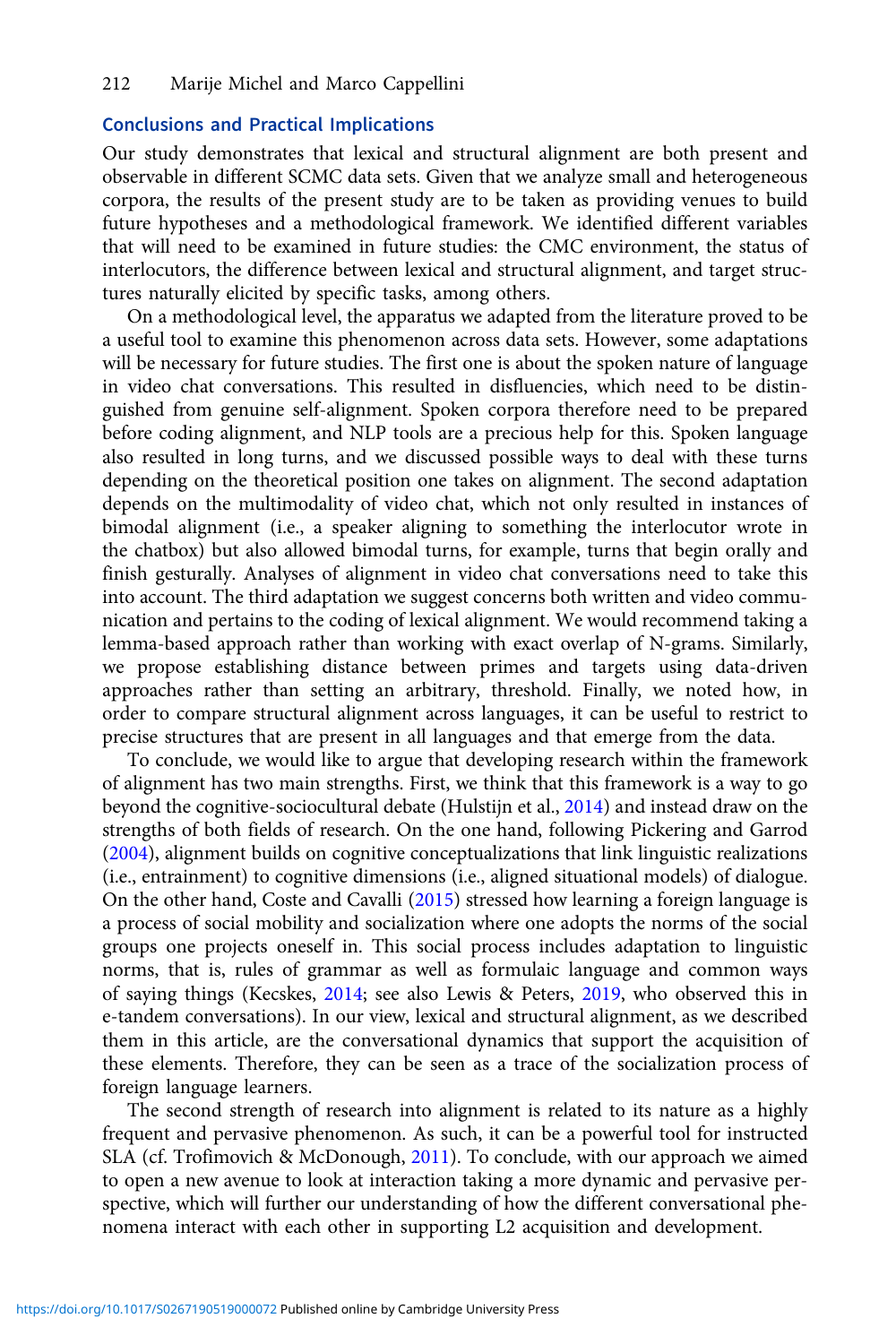<span id="page-24-0"></span>Author ORCIDs. **D** Marije Michel, [0000-0003-1426-4771;](https://orcid.org/0000-0003-1426-4771) Marco Cappellini, [0000-0002-2086-061X](https://orcid.org/0000-0002-2086-061X).

Acknowledgments. We thank Marije Roorda and Meng Zhang for their help with coding and proofreading, and the editors and anonymous reviewers for their feedback on earlier versions of this paper. This project was supported by the Groningen University Faculty of Arts Writing Up grant awarded to the first author.

# References

- Bertrand, R., & Espesser, R. (2017). Co-narration in French conversation storytelling: A quantitative insight. Journal of Pragmatics, 111, 33–53.
- Bigi, B. (2015). SPPAS—Multi-lingual approaches to the automatic annotation of speech. The Phonetician, 111, 54–69.
- Bigi, B., Bertrand, R., & Guardiola, M. (2010). Recherche automatique d'hétéro-répétitions dans un dialogue oral spontané. XVIIIèmes Journées d'étude sur la Parole, May 2010, Mons, Belgique, 1–4.
- Bock, K., & Griffin, Z. M. (2000). The persistence of structural priming: Transient activation or implicit learning? Journal of Experimental Psychology: General, 129(2), 177–192.
- Brumfit, C. (1985). Communicative methodology in language teaching. Cambridge, UK: Cambridge University Press.
- Cappellini, M. (2016). Roles and scaffolding in teletandem interactions: A study of the relations between the sociocultural and the language learning dimensions in a French–Chinese teletandem. *Innovation in* Language Learning and Teaching, 10(1), 6–20.
- Costa, A., Pickering, M. J., & Sorace, A. (2008). Alignment in second language dialogue. Language and Cognitive Processes, 23(4), 528–556.
- Coste, D., & Cavalli, M. (2015). Education, mobility, otherness. The mediation functions of schools. Strasbourg: Council of Europe.
- Council of Europe. (2001). Common European framework of reference for languages: Learning, teaching, assessment. Cambridge, UK: Cambridge University Press.
- Dao, P., Trofimovich, P., & Kennedy, S. (2018). Structural alignment in L2 task-based interaction. ITL-International Journal of Applied Linguistics, 169(2), 293–320.
- Develotte, C., Kern, R., & Lamy, M.-N. (2011). Décrire la conversation en ligne: Le face-à-face distanciel. Lyon: ENS éditions.
- Dooly, M., & O'Dowd, R. (Eds.). (2012). Researching online foreign language interaction and exchange: Theories, methods and challenges. New York, NY: Peter Lang.
- Firth, A., & Wagner, J. (1997). On discourse, communication and (some) fundamental concepts in SLA research. The Modern Language Journal, 81(3), 285–300.
- Foltz, A., Gaspers, J., Thiele, K., Stenneken, P., & Cimiano, P. (2015). Lexical alignment in triadic communication. Frontiers in Psychology, 6, 127.
- Goldberg, A. E. (2006). Constructions at work: The nature of generalization in language. Oxford, UK: Oxford University Press.
- González-Lloret, M., & Ortega, L. (Eds.). (2014). Technology-mediated TBLT: Researching technology and tasks. Amsterdam: John Benjamins.
- Gries, S. T. (2005). Syntactic priming: A corpus-based approach. Journal of Psycholinguistic Research, 34(4), 365–399.
- Guth, S., & Helm, F. (Eds.). (2010). Telecollaboration 2.0: Language, literacies and intercultural learning in the 21st century. Bern, Switzerland: Peter Lang.
- Hampel, R. (2006). Rethinking task design for the digital age: A framework for language teaching and learning in a synchronous online environment. ReCALL, 18(1), 105–121.
- Hulstijn, J. H., Young, R. F., & Ortega, L. (2014). Bridging the gap: Cognitive and social approaches to research in second language learning and teaching. Studies in Second Language Acquisition, 36, 361–421.
- Jackson, C. N. (2018). Second language structural priming: A critical review and directions for future research. Second Language Research, 34(4), 539–552.
- Jackson, C. N., & Ruf, H. T. (2017). The priming of word order in second language German. Applied Psycholinguistics, 38(2), 315–345.
- Kecskes, I. (2014). Intercultural pragmatics. Oxford, UK: Oxford University Press.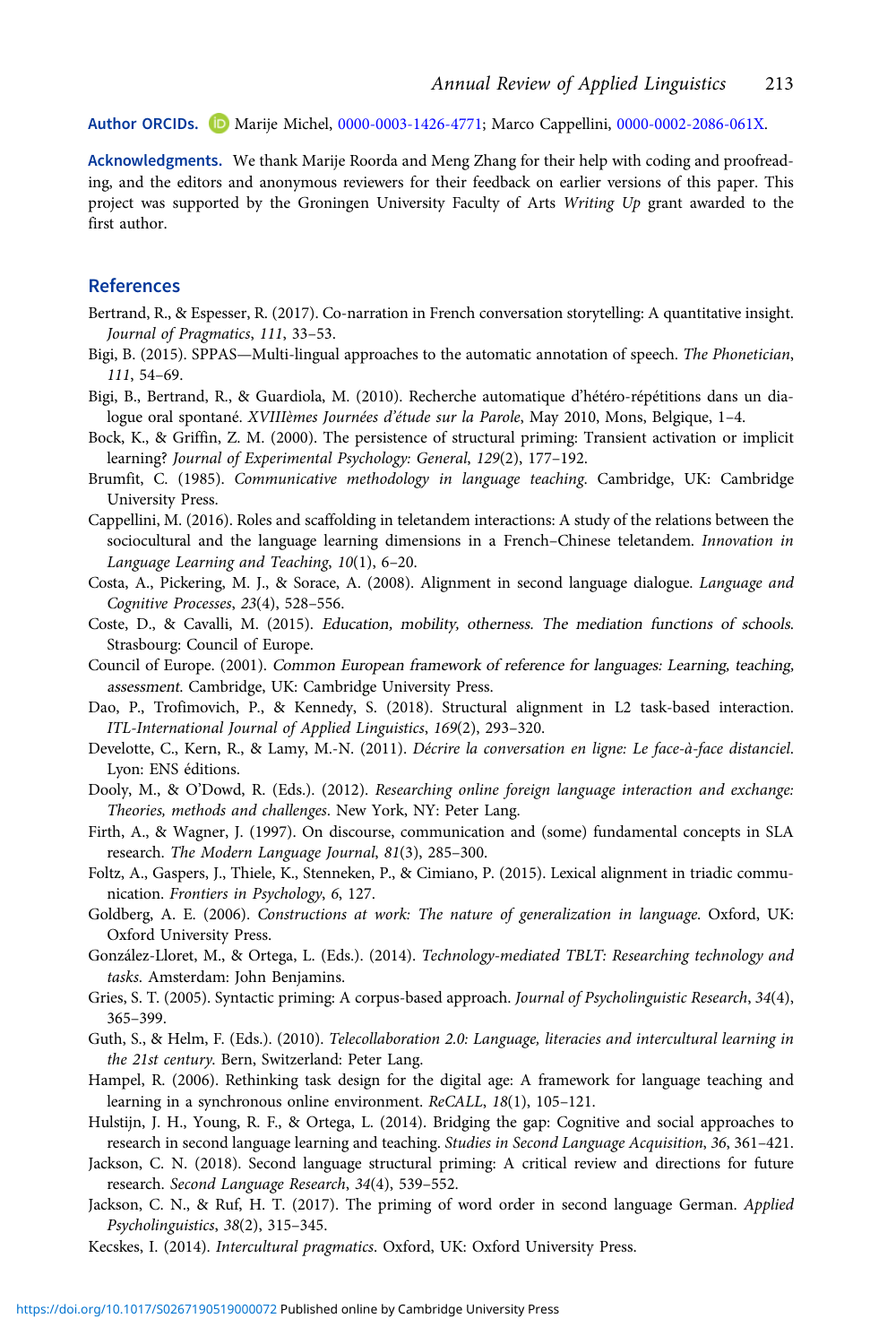- <span id="page-25-0"></span>Kim, Y. (in press). Linguistic alignment, learner characteristics, and the production of stranded prepositions in relative clauses: Comparing FTF and SCMC contexts. Studies in Second Language Acquisition.
- Kim, Y., & McDonough, K. (2016). Prime repetition and Korean EFL learners' comprehension and production of passives. International Review of Applied Linguistics in Language Teaching, 54(4), 319–346.
- Laboratoire parole et langage—UMR 7309 (LPL) (2013). MarsaTag [Outil]. ORTOLANG (Open Resources and TOols for LANGuage). Retrieved from <https://www.ortolang.fr/market/tools/sldr000841/v1>
- Lai, C., & Zhao, Y. (2006). Noticing and text-based chat. Language Learning & Technology, 10(3), 102-120.
- Lamy, M.-N., & Hampel, R. (2007). Online communication in language learning and teaching. New York, NY: Palgrave Macmillan.
- Lantolf, J. P., & Thorne, S. L. (2006). Sociocultural theory and the genesis of second language development. Oxford, UK: Oxford University Press.
- Lewis, T., & Peters, H. (2019). Sprachenlernen im Tandem: Prinzipien und Kompetenzerwerb. In E. Spänkuch, T. Dittmann, B. Seeliger-Mächler, H. Peters, & A. Buschmann-Göbels (Eds.), Lernprozesse im Tandem—ermöglichen, begleiten, erforschen (pp. 13–26). Giessen: GEB.
- Leow, R. L., & Zamora, C. C. (2017). Intentional and incidental L2 learning. In S. Loewen & M. Sato (Eds.), The Routledge Handbook of Instructed Second Language Acquisition (pp. 33–49). New York, NY: Routledge.
- Loewen, S., & Erlam, R. (2006). Corrective feedback in the chatroom: An experimental study. Computer Assisted Language Learning, 19(1), 1–14.
- Lücking, A., Bergmann, K., Kopp, S., & Rieser, H. (2010). The Bielefeld speech and gesture alignment corpus (SaGA). In Proceedings of the LREC 2010 workshop on multimodal corpora. European Language Resources Association.
- Lyster, R., & Saito, K. (2010). Oral feedback in classroom SLA: A meta-analysis. Studies in Second Language Acquisition, 32(2), 265–302.
- Mackey, A., Abbuhl, R., & Gass, S. M. (2012). Interactionist approach. In S. Loewen & M. Sato (Eds.), The Routledge handbook of second language acquisition (pp. 7–23). New York, NY: Routledge.
- Mackey, A., & Goo, J. (2007). Interaction research in SLA: A meta-analysis and research synthesis. In A. Mackey (Ed.), Conversational interaction in second language acquisition: A collection of empirical studies (pp. 407–451). Oxford: Oxford University Press.
- Mackey, A., & Ziegler, N. (2017). Interactional feedback in synchronous computer-mediated communication: A review of the state of the art. In H. Nassaji & E. Kartchava (Eds.), Corrective feedback in second language teaching and learning (pp. 80–94). New York, NY: Routledge.
- Matthey, M. (1997). Apprentissage d'une langue et interaction verbale: Sollicitation, transmission et construction de connaissances linguistiques en situation exolingue. Bern, Switzerland: Peter Lang.
- Matthey, M., & Véronique, D. (2004). Trois approches de l'acquisition des langues étrangères: Enjeux et perspectives. Acquisition et interaction en langue étrangère, 21, 203–223.
- McDonough, K. (2006). Interaction and syntactic priming: English L2 speakers' production of dative constructions. Studies in Second Language Acquisition, 28, 179–207.
- McDonough, K., & Mackey, A. (2006). Responses to recasts: Repetitions, primed production, and linguistic development. Language Learning, 56(4), 693–720.
- Michel, M., & O'Rourke, B. (2019). What drives alignment during text chat with a peer vs. a tutor? Insights from cued interviews and eye-tracking. System.
- Michel, M., & Smith, B. (2017). Eye-tracking research in computer-mediated language learning. In S. Thorne & S. May (Eds.), Language, education and technology: Encyclopedia of language and education. (pp. 1–12). Cham, Switzerland: Springer International.
- Michel, M., & Smith, B. (2018). Measuring lexical alignment during L2 chat interaction: An eye-tracking study. In S. M. Gass & P. Spinner & J. Behney (Eds.), Salience in second language acquisition. (pp. 244–268). New York, NY: Routledge.
- Michel, M., & Stiefenhöfer, L. (2019). Priming Spanish subjunctives during synchronous computer-mediated communication: German peers' classroom-based and homework interactions. In M. Sato & S. Loewen (Eds.), Evidence-based second language pedagogy: A collection of instructed second language acquisition studies. (pp. 191–218). New York, NY: Routledge.
- Nassaji, H. (2016). Anniversary article interactional feedback in second language teaching and learning: A synthesis and analysis of current research. Language Teaching Research, 20(4), 535–562.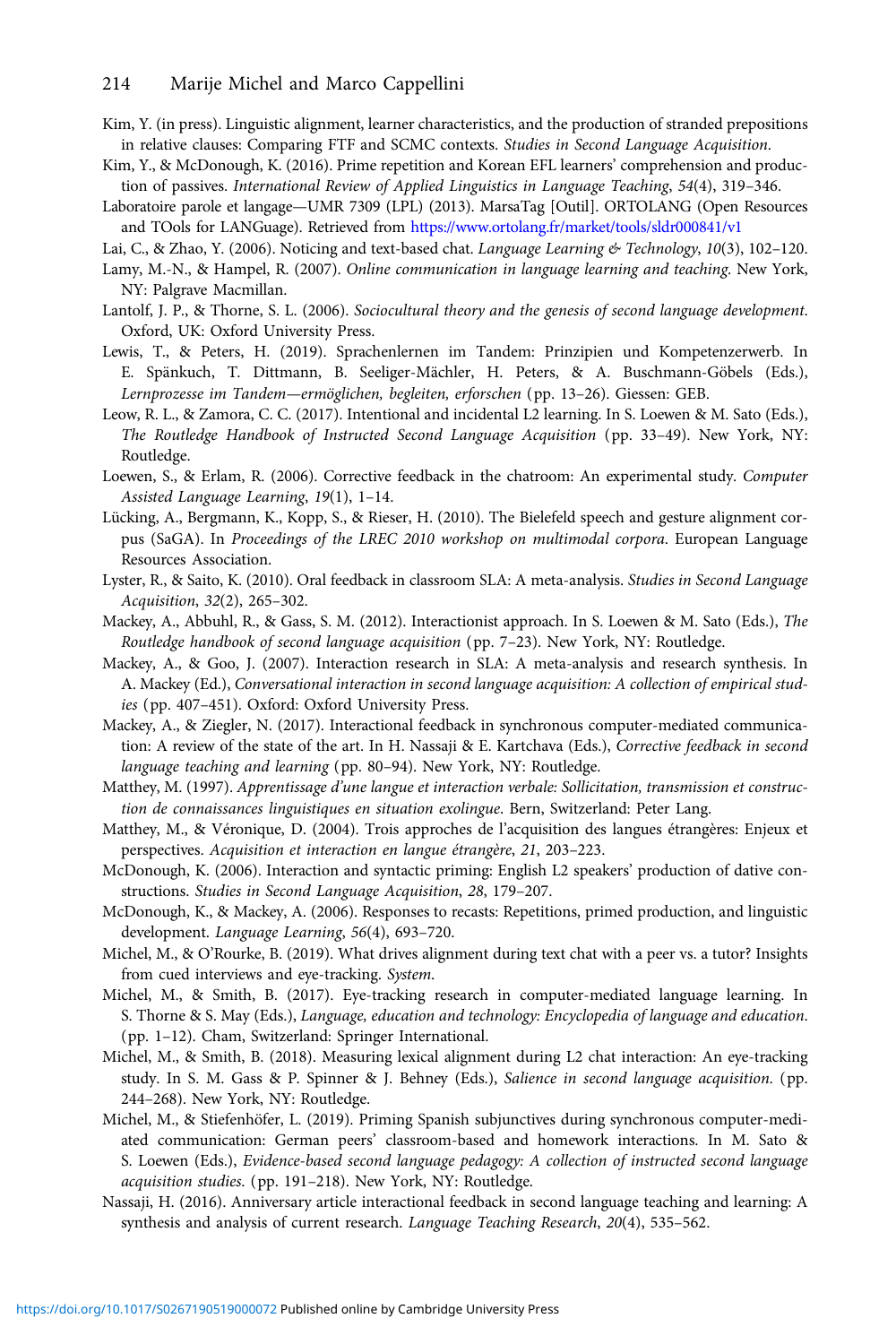- <span id="page-26-0"></span>Pallaud, B., Rauzy, S., & Blache, P. (2013). Auto-interruptions et disfluences en français parlé dans quatre corpus du CID 1. TIPA. Travaux interdisciplinaires sur la parole et le langage, 29, 1–19.
- Pica, T. (1994). Research on negotiation: What does it reveal about second-language learning conditions, processes, and outcomes? Language learning, 44(3), 493–527.
- Pickering, M. J., & Ferreira, V. S. (2008). Structural priming: A critical review. Psychological bulletin, 134(3), 427–459.
- Pickering, M. J., & Garrod, S. (2004). Toward a mechanistic psychology of dialogue. Behavioral and Brain Sciences, 27(2), 169–190.
- Pickering, M. J., & Garrod, S. (2009). Prediction and embodiment in dialogue. European Journal of Social Psychology, 39(1), 1162–1168.
- Renner, J. (2017). Negotiation of meaning and language-related episodes in synchronous, audio-based Chinese-German eTandem. Language Learning in Higher Education, 7(1), 137–160.
- Swain, M. (2000). The output hypothesis and beyond: Mediating acquisition through collaborative dialogue. In J. P. Lantolf (Ed.), Sociocultural theory and second language learning (pp. 97–114). Oxford, UK: Oxford University Press.
- Sotillo, S. M. (2000). Discourse functions and syntactic complexity in synchronous and asynchronous communication. Language Learning & Technology, 4(1), 77-110.
- Thorne, S. L. (2003). Artifacts and cultures-of-use in intercultural communication. Language Learning  $\phi$ Technology, 7(2), 38–67.
- Trofimovich, P., & McDonough, K. (Eds.). (2011). Applying priming methods to L2 learning, teaching and research: Insights from psycholinguistics. Amsterdam: John Benjamins.
- Tyler, A. (2010). Usage-based approaches to language and their applications to second language learning. Annual Review of Applied Linguistics, 30, 270–291.
- Van Ek, J. A., & Trim, J. L. M. (1991). Threshold 1990. Cambridge, UK: Cambridge University Press.
- Wang, C., & Wang, M. (2015). Effect of alignment on L2 written production. Applied Linguistics, 36(5), 503–526.
- Warschauer, M. (1997). Computer-mediated collaborative learning. The Modern Language Journal, 81(4), 470–481
- Zawawi, A. (2017). Quantifying syntactic priming in oral production: A corpus-based investigation into dyadic interaction of L1-L1 and L2-L2 speakers of English (Unpublished doctoral dissertation). Lancaster University, Lancaster, United Kingdom.
- Ziegler, N. (2016). Taking technology to task: Technology-mediated TBLT, performance, and production. Annual Review of Applied Linguistics, 36, 136–163.
- Ziegler, N. (2018). Task modality, noticing and the contingency of recasts: Insights on salience from multiple modalities. In S. M. Gass, P. Spinner, & J. Behney (Eds.), Salience in second language acquisition (pp. 269–290). New York, NY: Routledge.
- Zuengler, J., & Miller, E. R. (2006). Cognitive and sociocultural perspectives: Two parallel SLA worlds? TESOL Quarterly, 40(1), 35–58.
- Zwaan, R. A., & Radvansky, G. A. (1998). Situation models in language comprehension and memory. Psychological Bulletin, 123(2), 162–185.